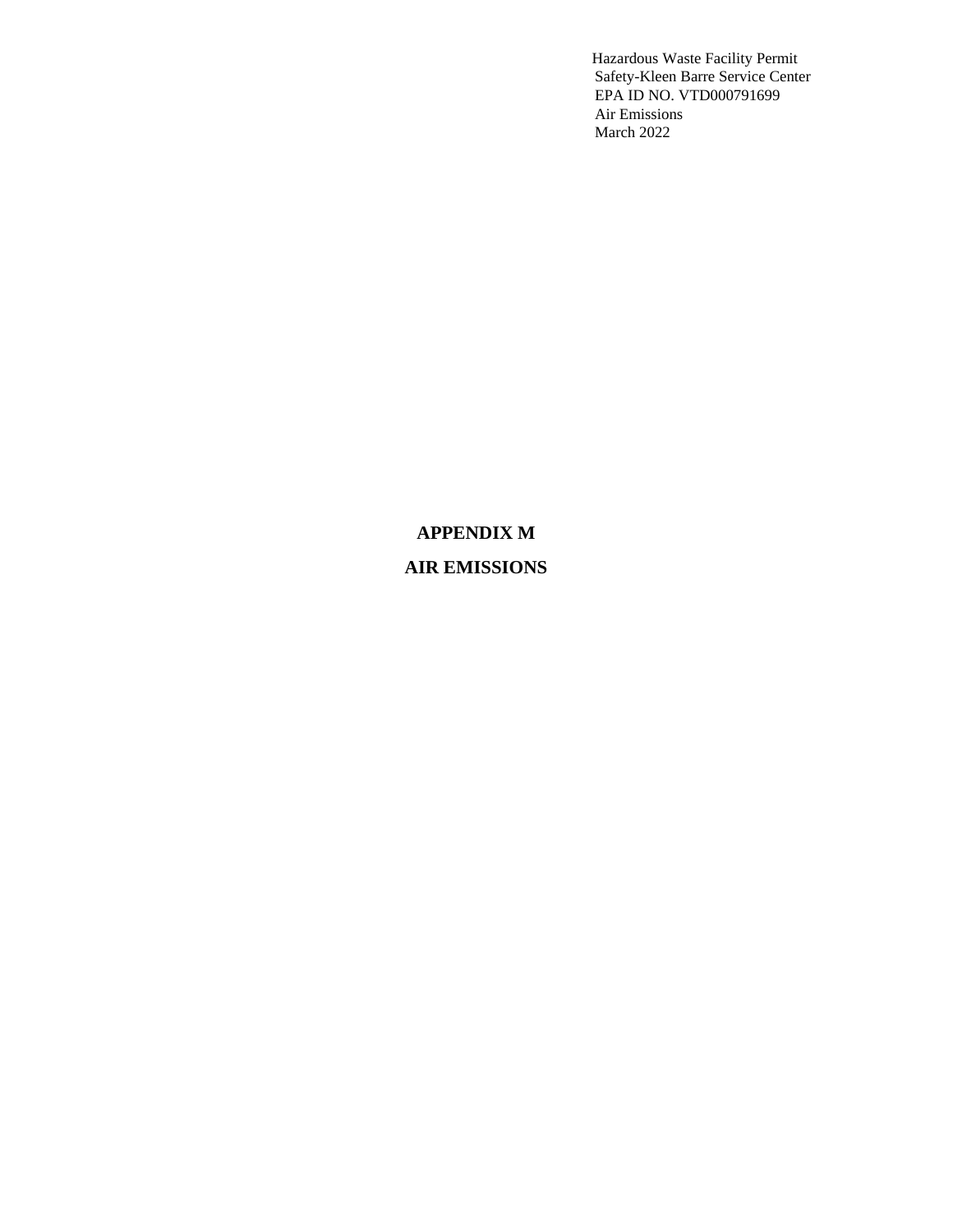#### **APPENDIX M**

#### **AIR EMISSION STANDARDS COMPLIANCE PLAN**

#### **M – 1.0 AIR EMISSION STANDARDS FOR EQUIPMENT LEAKS (40 CFR Part 264 Subpart BB)**

Tank #3 and its ancillary equipment (i.e., HWMU #1 tank system) are subject to the requirements of Subpart BB of 40 CFR Part 264. 40 CFR §§ 264.1052 through 264.1055, § 264.1057, and § 264.1060 do not apply to the HWMU #1 tank system because there are no compressors in waste service, no equipment in gas/vapor service, no sampling connection systems, and no closed-vent systems or control devices in use at the Barre Service Center (BSC).

Tank #3 is used to store spent Safety-Kleen hydrocarbon-based parts washer solvent, which has a vapor pressure of approximately 0.11 kPaat 20 degrees C and is classified as a heavy liquid as defined in 40 CFR § 264.1031. Safety-Kleen's procedure and data supporting its spent hydrocarbon-based parts washer solvent vapor pressure determination are provided in **Attachment M-1**. Additionally, data and documentation support that the total concentration of the pure organic components of the spent parts washer solvent having a vapor pressure greater than 0.3 kilopascals (kPa) at 20 °C is less than 20 percent by weight and that the fluid is a liquid at operating conditions. Light liquids, as defined in 40 CFR § 264.1031, are not stored or managed in the HWMU #1 tank system.

Pursuant to 40 CFR § 264.1050, each piece of equipment subject to Subpart BB requirements is identified with a tag bearing a unique identification number to distinguish it from non-subject equipment. **Figure L-2** shows the piping schematic of the HWMU #1 tank system and identifies each piece of subject equipment and its corresponding identification number.

Pursuant to 40 CFR § 264.1056, the tank system's single open-ended transfer lineis equipped with a check valve, gate valve, and cam lock seal that are kept closed except during waste transfer operations.

Pursuant to 40 CFR § 264.1058, each pump, valve, flange, and pressure relief device is inspected daily and repaired as necessary (see the CO Tank Sys BB Equipment inspection log contained in **Appendix E**). Pumps, valves, flanges, and pressure relief devices in heavy liquid service shall be monitored within 5 days by the method specified in [§ 264.1063\(b\)](https://www.ecfr.gov/current/title-40/section-264.1063#p-264.1063(b)) if evidence of a potential leak is found by visual, audible, olfactory, or any other detection method. 40 CFR § 264.1058 defines a leak as a reading of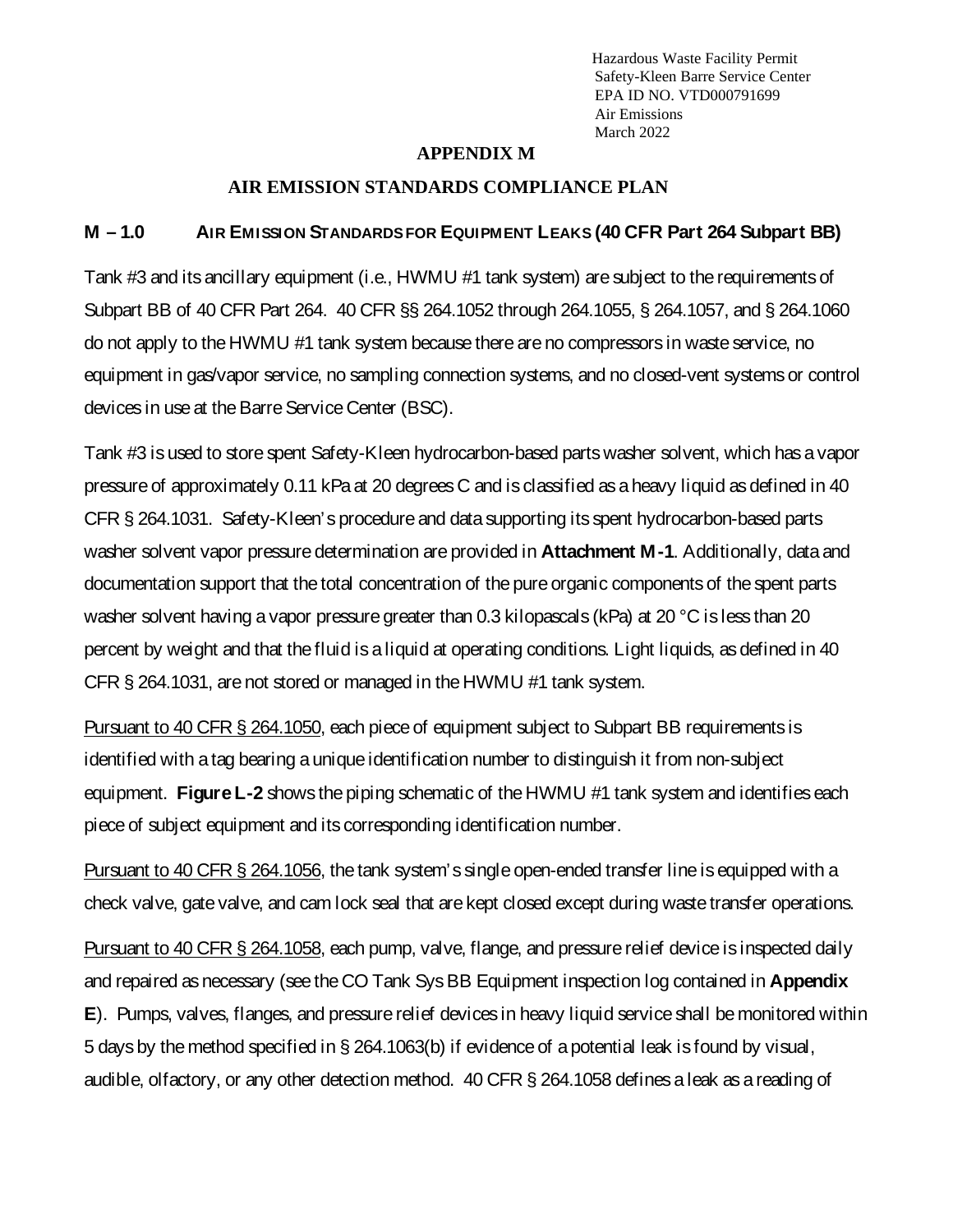10,000 ppm or greater when measured using a portable organic vapor analyzer. Since Safety-Kleen hydrocarbon-based parts washer solvent has a maximum vapor phase concentration in air of approximately 2,700 ppm (i.e., < 10,000 ppm), a portable organic vapor analyzer cannot beused for leak detection. As such, all subject equipment is monitored visually for leaks. Inspections conducted pursuant to this section are documented as a part of the facility operating record.

Pursuant to 40 CFR § 264.1064, if a leak is detected, the piece of equipment is marked with a leak tag that indicates the unique equipment identification number and date of initial leak detection. All repairs shall comply with the recordkeeping requirements outlined in 40 CFR § 264.1064. The first attempt at repairing the leaking equipment shall be made within five calendar days of initial leak detection, and all leaking equipment shall be repaired within 15 calendar days of initial leak detection (see 40 CFR § 264.1058). If repairs are delayed due to unforeseen circumstances, the reasons shall be documented in the facility operating record. **Attachment M-2** is a copy of the Safety-Kleen document used to record this information. In accordance with 40 CFR § 264.1065, a semiannual report shall be submitted to the Agency if any equipment is not repaired as required.

# **M – 2.0 AIR EMISSION STANDARDS FOR TANKS, SURFACE I MPOUNDMENTS, AND CONTAINERS (40CFR PART 264SUBPART CC)**

The HWMU #1 tank system and certain containers are subject to the requirements of 40 CFR § 264 Subpart CC. The BSC does not manage waste in surface impoundments.

### **M – 2.1 Waste Determination Procedures**

Pursuant to 40 CFR § 264.1083, waste determinations are made according to the Waste Analysis Plan in **Appendix C**. Safety-Kleen has determined that all organic wastes managed at the BSC in the HWMU #1 tank system and certain organic wastes managed in containers display an average volatile organic concentration of greater than 500 ppmw at the point of waste origination.

The point of waste origination (defined in 40 CFR § 265.1081), for all wastes generated off-site and transported to the facility in sealed containers, which aresubsequently managed in tanks or containers at the facility, is the facility boundary at the entrance gate. For hazardouswastes generated on-site, the point of waste origination is the location in the facility where generation occurs.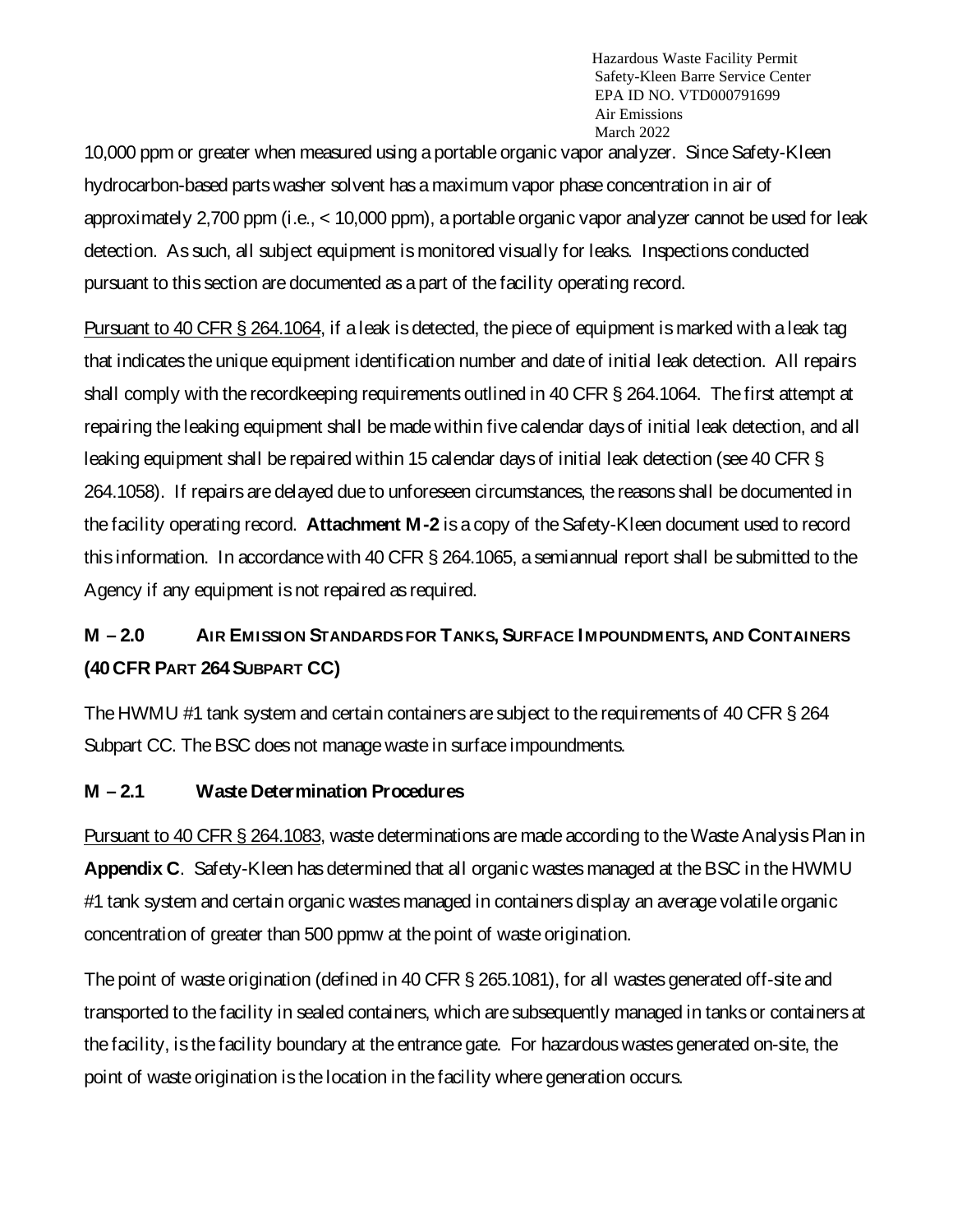#### **M – 2.2 Tanks**

Pursuant to 40 CFR § 264.1084, Tank #3 (HWMU #1) is used to store organic hazardous wastes as described in **Appendix L**. Tank #3 is a fixed roof, non-pressurized unit. Based on the volume of the tank (i.e., 15,000 gallons), the maximum organic vapor pressure of the waste stored in the tank (i.e., less than 11.1 psi), the actual vapor pressure of the waste managed in the tank (i.e., approximately 0.2 psi), and the fact that no stabilization activities occur, this tank is managed under Level 1 controls (i.e., fixed roof and documentation of maximum organic vapor pressure <76.6 kPa). The maximum organic vapor pressure is determined using knowledge of the waste pursuant to 40 CFR § 264.1083.

The tank is designed so that all openings can be closed with no visible gaps, holes, cracks, or other open spaces into the interior of the tank. The cover and all cover openings operate with no detectable emissions when in a closed position. All openings in the tank system are kept closed except when waste is being added to or removed from the system, when sampling occurs, or repairs and maintenance are performed. A visual inspection of all tank system closure deviceswill be performed annually using the CO Subpart CC Visual Tank Inspection log included in **Appendix E**.

The tank is equipped with a pressure/vacuum vent that is designed to operate with no detectable organic emissionswhen in the closed position. The vent is included in the annual Subpart CC inspection (see **Appendix E**).

### **M – 2.3 Containers**

Containers subject to Subpart CC are stored in HWMUs #3, #4, and #5. The types of containers used to hold/store hazardous wastes at the facility are described in **Appendix K**. Sincethese containers are all less than 0.46  $m^3$  (119 gallons) in volume, and the waste stored in them is not treated by stabilization, emissions from containers between 0.1  $m^3$  (26 gallons) and 0.46  $m^3$  (119 gallons) in size are controlled in accordance with the Container Level 1 standards specified in 40 CFR § 264.1086. Container Level 2 and 3 standards arenot applicable.

Containers received and/or stored at the facility shall be equipped with covers and closure devices so that there are no visible holes, gaps, or other open spaces into the container when the closure devices are in place and secured. When the BSC receives containers of hazardous waste, and the containers are not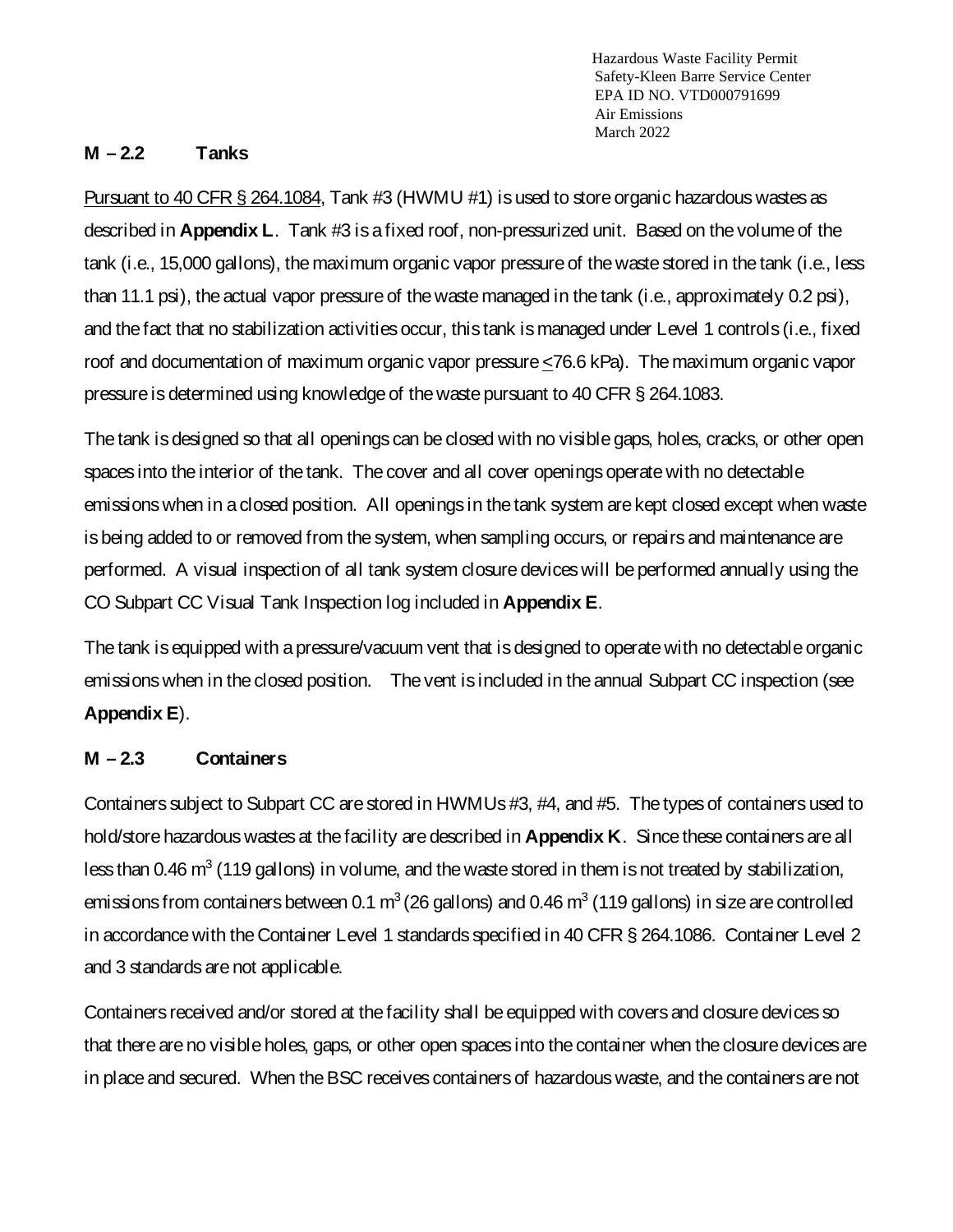emptied immediately, a visual inspection of the containers shall be performed within 24 hours of receipt. The container, cover, and closure devices shall be inspected for visible cracks, holes, gaps, or other open spaces. If a defect is observed, the container shall be emptied into the wet dumpster, repackaged, or overpacked into a larger container. Inspections of containers are documented using theCO CSA Inspection Log found in **Appendix E**.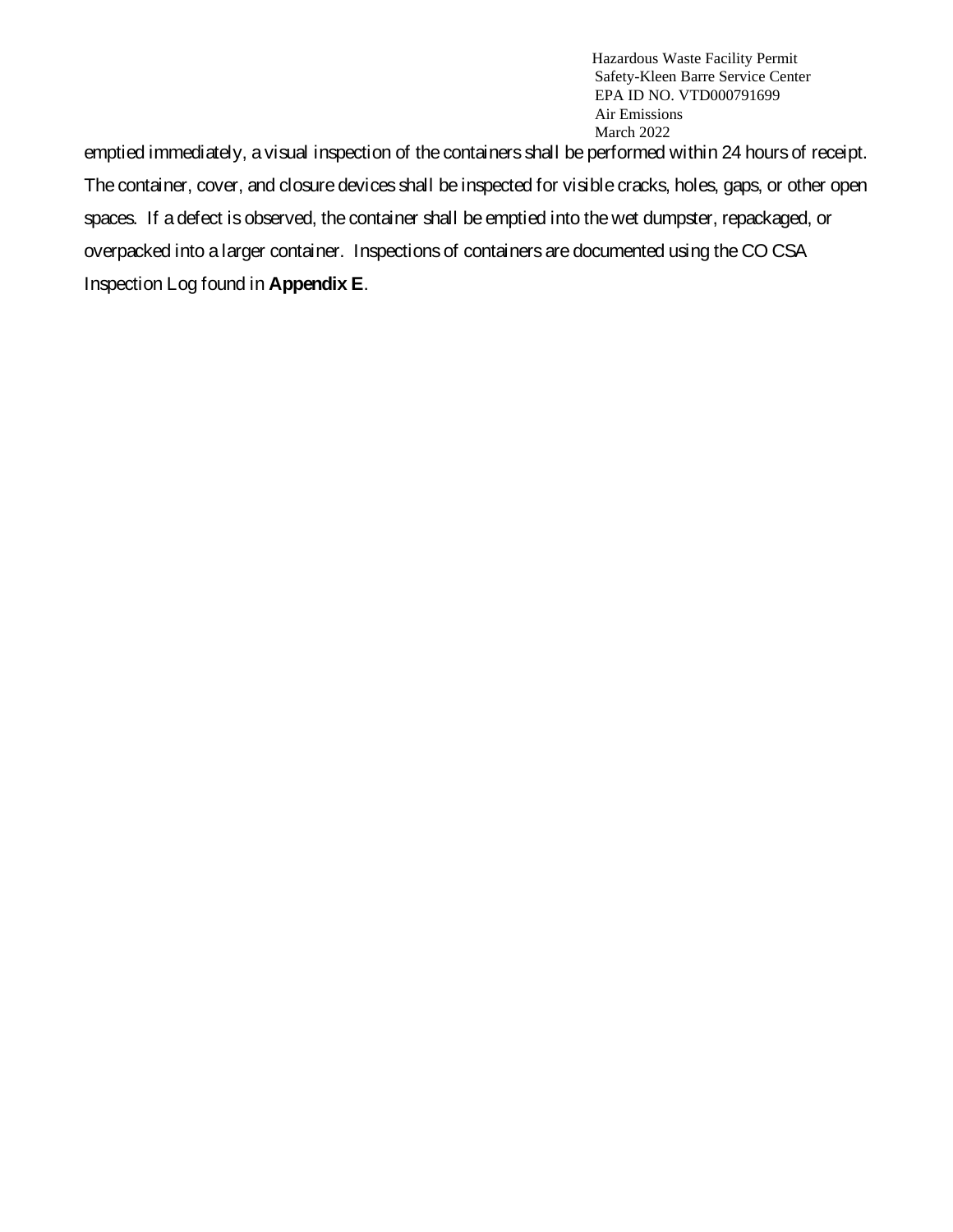## **ATTACHMENT M-1**

RCRA Subpart AA and BB Air Emission Standards for Equipment Leaks *In Heavy Liquid Service Determination*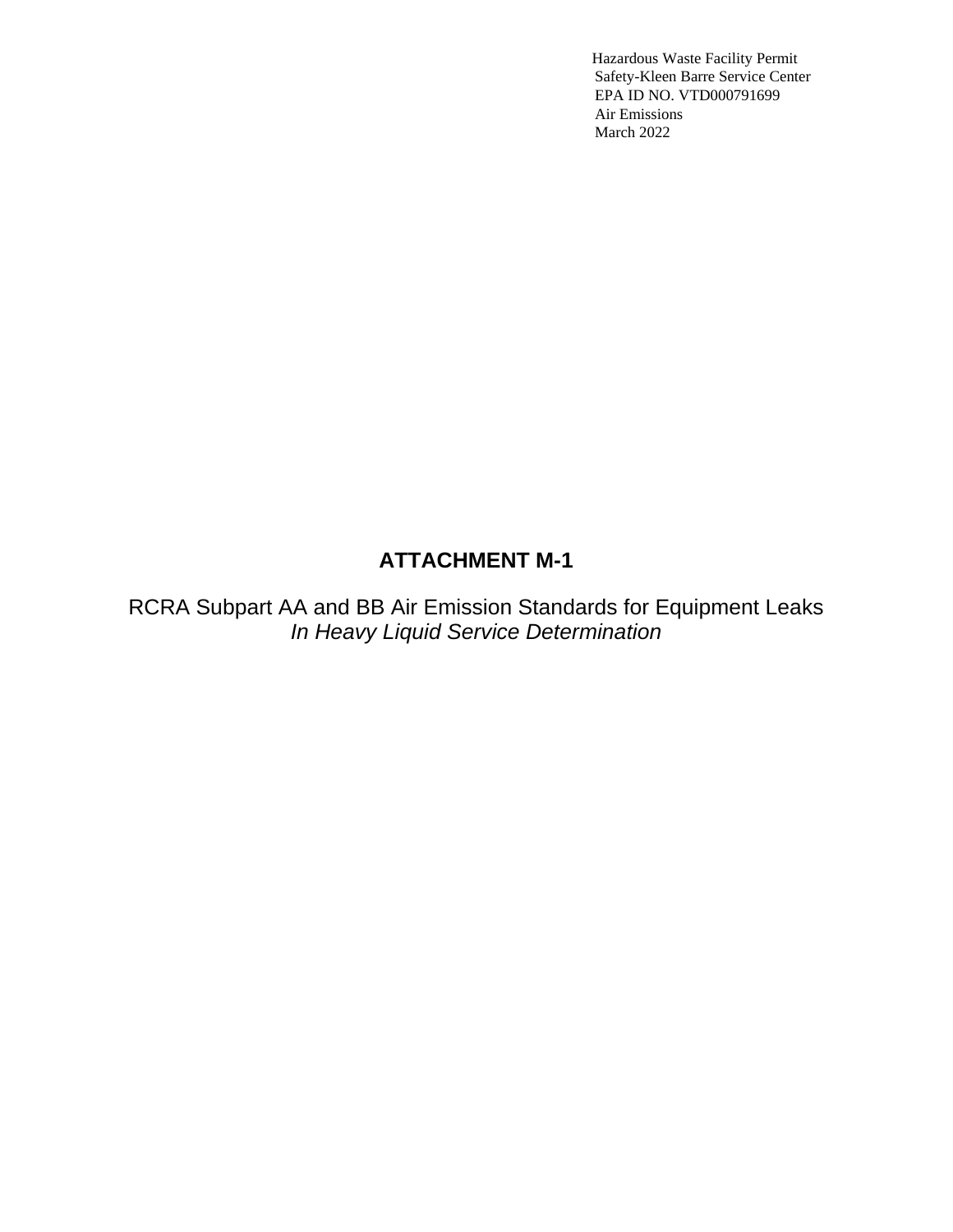

## **Safety-Kleen Waste Parts Washer Solvent Heavy Liquid Determination**

### **Objective**

Determine whether waste parts washer solvent stored in bulk storage tanks or containers at Safety-Kleen branches and recycle centers is in "light liquid service" or "heavy liquid service" per definitions provided in 40 CFR Subpart AA and BB regulations.

### **Applicable Definitions Per 40 CFR 264.1031**

- *In light liquid service* means that the piece of [equipment](https://www.law.cornell.edu/definitions/index.php?width=840&height=800&iframe=true&def_id=fdd2887dfbd7eefc61eef1497e7c4e2d&term_occur=999&term_src=Title:40:Chapter:I:Subchapter:I:Part:264:Subpart:AA:264.1031) contains or contacts a waste stream where the vapor pressure of one or more of the organic components in the stream is greater than 0.3 kilopascals (kPa) at 20 °C, the total concentration of the pure organic components having a vapor pressure greater than 0.3 kilopascals (kPa) at 20 °C is equal to or greater than 20 percent by weight, and the fluid is a liquid at operating conditions.
- *In heavy liquid service* means that the piece of equipment is not in gas/vapor service or in light liquid service.

### **Objectives**

- Five samples were pulled from a Safety-Kleen branch's outbound tanker truckloads of bulked waste solvent over an eight-day period consisting of approximately 25,570 gallons of bulked waste parts washer solvent. See Table 1.
- Samples were analyzed for volatile (SW846 8260D) and semi-volatile (SW846 8270E) analysis by gas chromatography, gas, diesel, and oil-range organic constituents contaminant concentrations, GRO, DRO, and ORGO (EPA Method 8015D to characterize the six carbon chain  $(C6)$  to 36 carbon chain  $(C36)$  aliphatic organic constituent contaminants potentially resulting from SK customer's parts washer use).
- Table 2 lists the results of the five referenced samples and additional historical vapor pressure analysis ran in 2017 and 2019 using an isoteniscope using American Society for Testing and Materials (ASTM) D2879-19. The average **vapor pressure for Safety-Kleen parts washer solvent is 0.11 kPa at 20℃.**
- Tables 3, 4, 5, 6, and 7 provide a summary of the analysis results for each sample taken. Contaminants that have a vapor pressure that exceeds 0.3 kPa at 20℃ are identified within each table. Vapor pressures of individual solvents were obtained from the Royal Society of Chemistry's ["ChemSpider"](http://www.chemspider.com/Default.aspx) website.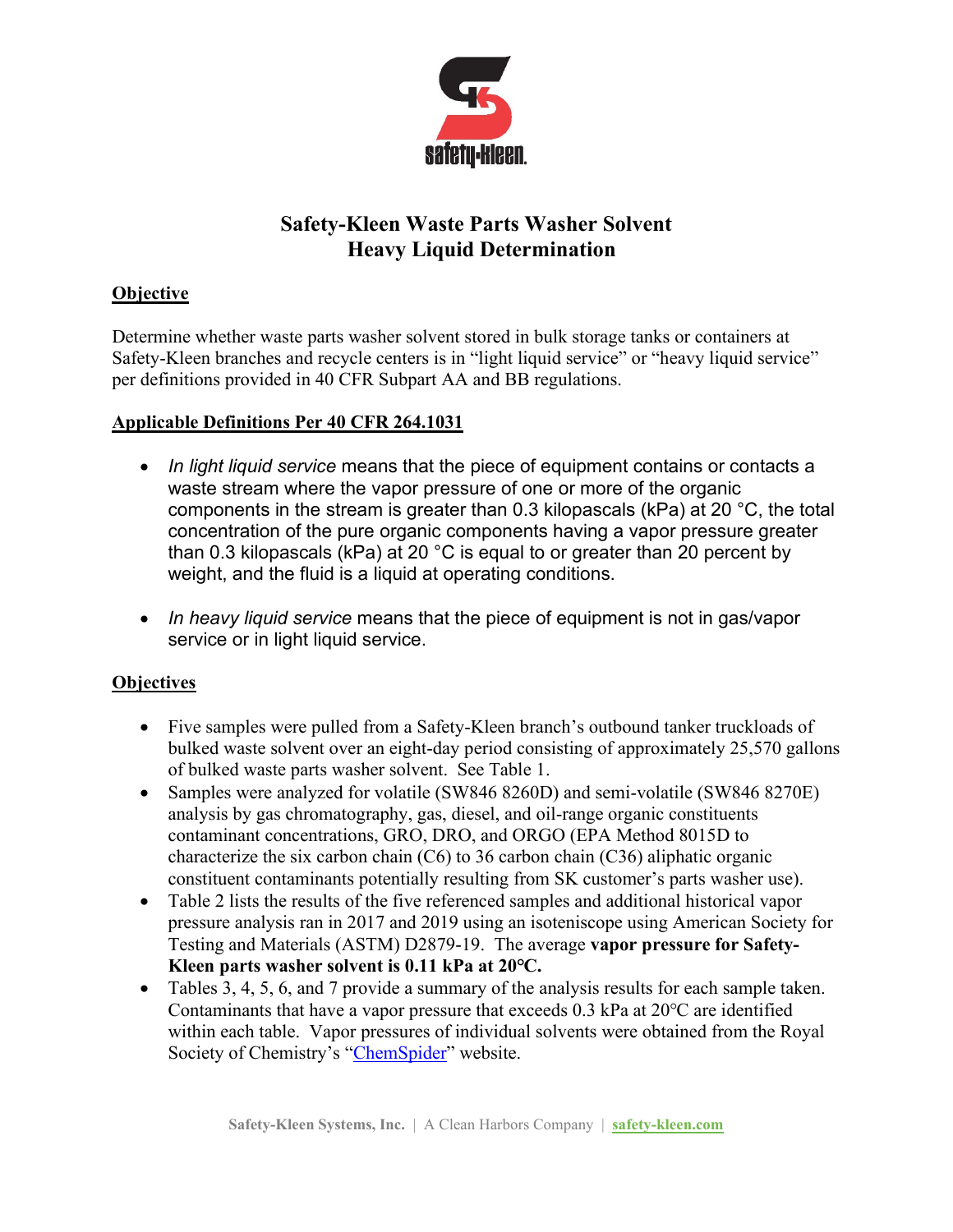- The samples were analyzed to characterize the water and percent solids content using SW846 Methods 9000 and 1311, respectively.
- Table 8 provides the **percentage of constituents in light liquid service** on a dry waste solvent basis for each sample and an **average percentage** of 15,077 mg/kg or **1.51%** in all tested samples.

#### **Conclusion**

Since the total concentration of organic components with a vapor pressure  $> 0.3$  kPa at 20°C is less than 20% by weight of the total process stream, and the vapor pressure analysis of the bulk solvent commingled waste stream is < 0.3 kPa at 20℃, Safety-Kleen's parts washer solvent stored in bulk storage tanks meets the RCRA definition of "In heavy liquid service."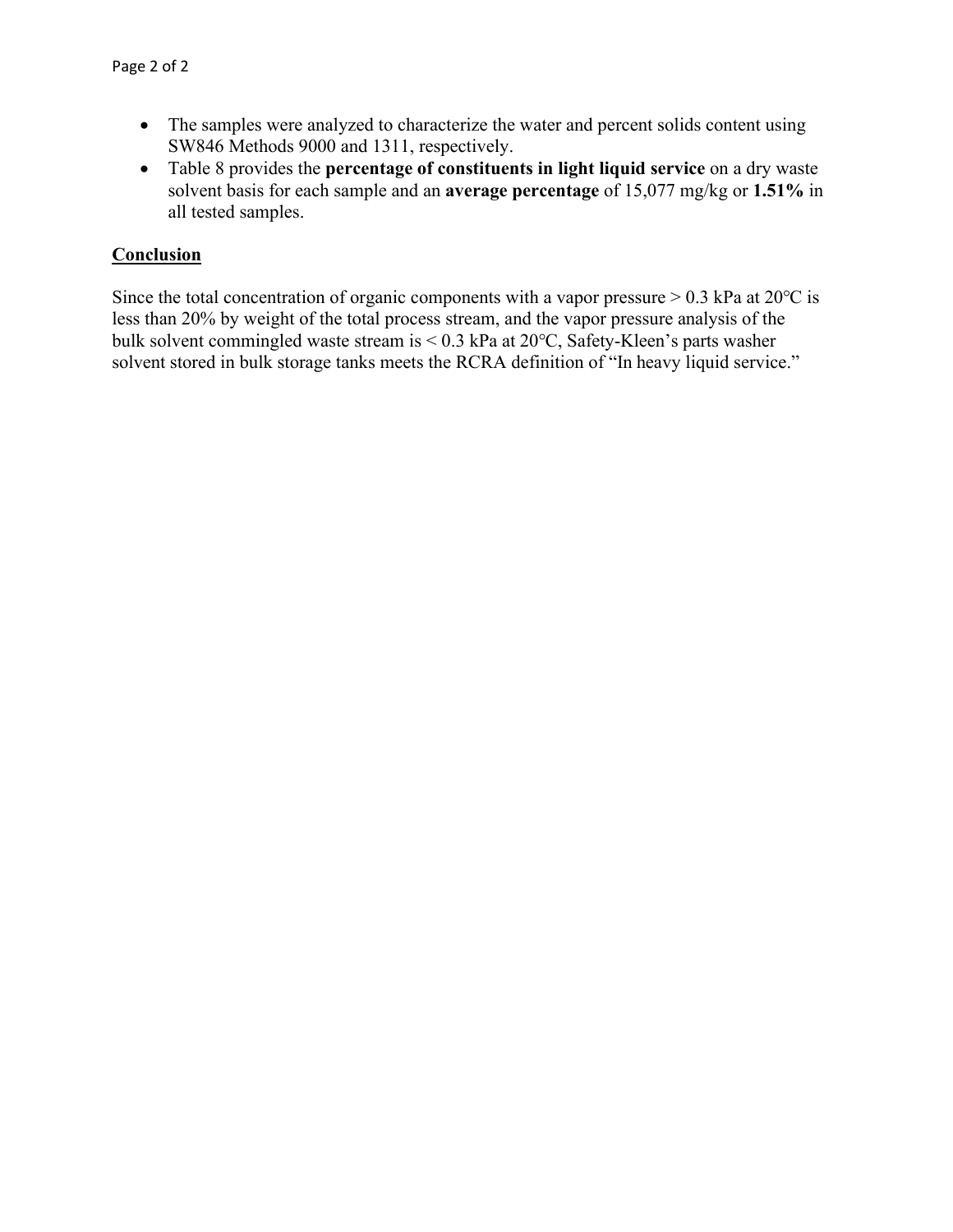# **Table 1**

# **Safety-Kleen Systems, Inc.**

# **Waste Solvent Volume Characterized**

| Sample ID                                       | <b>Sample Collection Date</b> | <b>Composite Waste</b><br><b>Solvent Sample</b><br><b>Volume</b><br>Characterized <sup>1</sup><br>(gals) |
|-------------------------------------------------|-------------------------------|----------------------------------------------------------------------------------------------------------|
| SK-AC-1                                         | 6-Oct-2021                    | 6,440                                                                                                    |
| SK-AC-2                                         | 6-Oct-2021                    | 6,020                                                                                                    |
| SK-AC-3                                         | 6-Oct-2021                    | 2,800                                                                                                    |
| SK-AC-4                                         | 14-Oct-2021                   | 6,230                                                                                                    |
| SK-AC-5                                         | 14-Oct-2021                   | 4,270                                                                                                    |
| <b>Total Waste Volume Solvent Characterized</b> | 25,760                        |                                                                                                          |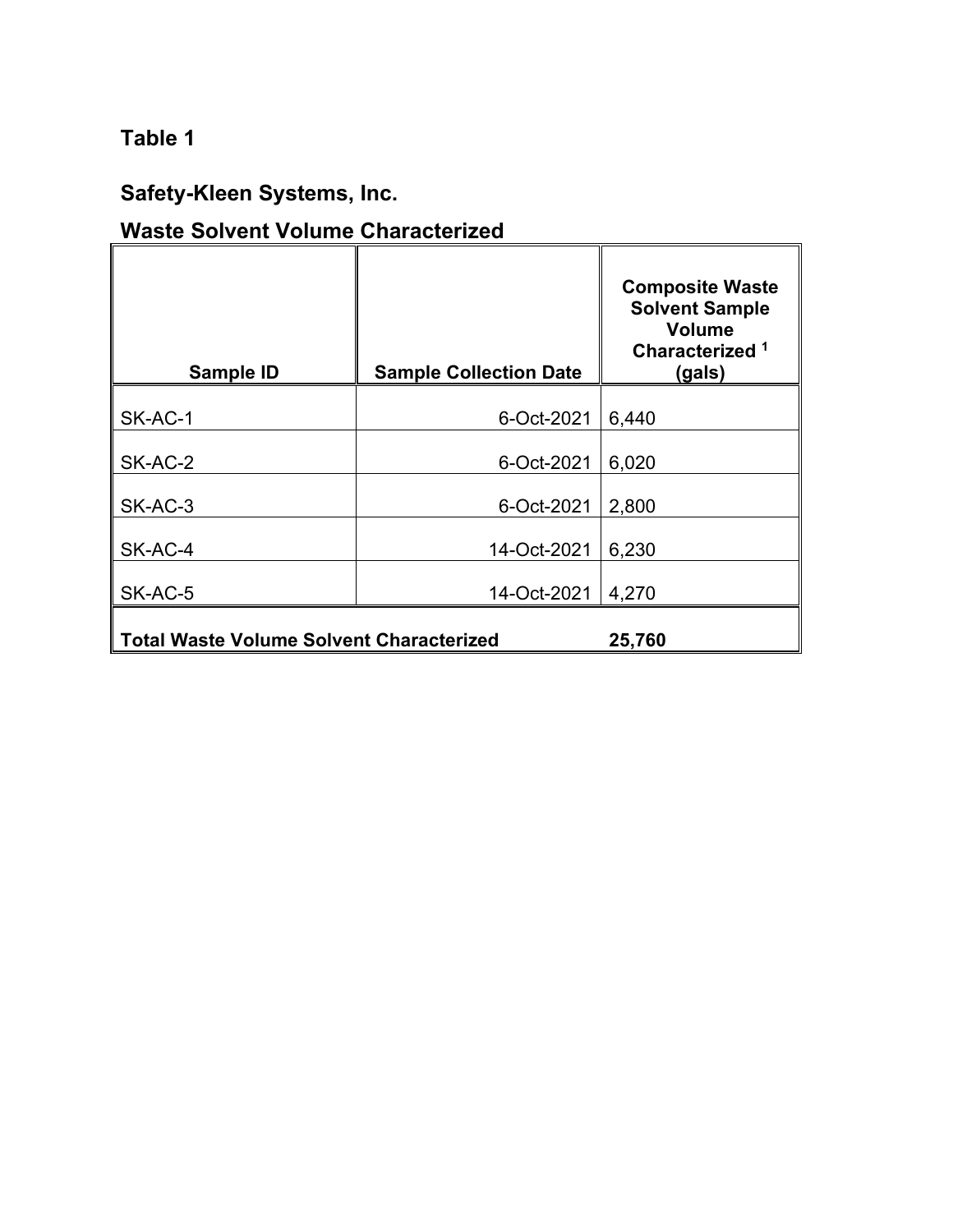| Table 2                                                                                                                                                                                                      |                                  |                                                               |                                                                                                                                                                                                                                                                                                                                                                          |                                                                   |                                                   |  |  |  |
|--------------------------------------------------------------------------------------------------------------------------------------------------------------------------------------------------------------|----------------------------------|---------------------------------------------------------------|--------------------------------------------------------------------------------------------------------------------------------------------------------------------------------------------------------------------------------------------------------------------------------------------------------------------------------------------------------------------------|-------------------------------------------------------------------|---------------------------------------------------|--|--|--|
|                                                                                                                                                                                                              | Safety-Kleen Systems, Inc.       |                                                               |                                                                                                                                                                                                                                                                                                                                                                          |                                                                   |                                                   |  |  |  |
|                                                                                                                                                                                                              |                                  |                                                               | Waste Solvent Vapor Pressure by Isoteniscope - ASTM D2879 Sampling Results                                                                                                                                                                                                                                                                                               |                                                                   |                                                   |  |  |  |
| Sample ID                                                                                                                                                                                                    | Sample<br><b>Collection Date</b> | <b>SPL Sample ID</b>                                          | (torr) $1$                                                                                                                                                                                                                                                                                                                                                               | Vapor Pressure at 20 °C   Vapor Pressure at 20 °C   <br>$(kPa)^2$ | <b>Light Liquid Service</b><br>(Y/N) <sup>3</sup> |  |  |  |
| SK-AC-1                                                                                                                                                                                                      |                                  | 6-Oct-2021 A211019015 Rev1 <sup>4</sup>                       | 1.2                                                                                                                                                                                                                                                                                                                                                                      | 0.16                                                              | N                                                 |  |  |  |
| SK-AC-2                                                                                                                                                                                                      |                                  | 6-Oct-2021 A211019016 Rev2 <sup>5</sup>                       | 0.6                                                                                                                                                                                                                                                                                                                                                                      | 0.08                                                              | N                                                 |  |  |  |
| SK-AC-3                                                                                                                                                                                                      |                                  | 6-Oct-2021 A211019017 Rerun <sup>6</sup>                      | 1.0                                                                                                                                                                                                                                                                                                                                                                      | 0.13                                                              | N                                                 |  |  |  |
| SK-AC-4                                                                                                                                                                                                      |                                  | 14-Oct-2021 A211019018 Rev1                                   | 1.4                                                                                                                                                                                                                                                                                                                                                                      | 0.18                                                              | N                                                 |  |  |  |
| SK-AC-5                                                                                                                                                                                                      |                                  | 14-Oct-2021 A211019019 Rerun                                  | 0.5                                                                                                                                                                                                                                                                                                                                                                      | 0.06                                                              | N                                                 |  |  |  |
| A210614017                                                                                                                                                                                                   |                                  | 17-Jun-2021 A210614017                                        | 0.8                                                                                                                                                                                                                                                                                                                                                                      | 0.11                                                              | N                                                 |  |  |  |
| P171211A-1                                                                                                                                                                                                   | 15-Dec-2017 P171211A-1           |                                                               | 0.95                                                                                                                                                                                                                                                                                                                                                                     | 0.13                                                              | N                                                 |  |  |  |
| P171206A-2                                                                                                                                                                                                   |                                  | 15-Dec-2017 P171206A-2                                        | 0.73                                                                                                                                                                                                                                                                                                                                                                     | 0.10                                                              | N                                                 |  |  |  |
| P171206A-3                                                                                                                                                                                                   |                                  | 15-Dec-2017 P171206A-3                                        | 0.7                                                                                                                                                                                                                                                                                                                                                                      | 0.09                                                              | N                                                 |  |  |  |
| A190530008                                                                                                                                                                                                   |                                  | 1-Jul-2019 A190530008                                         | 0.81                                                                                                                                                                                                                                                                                                                                                                     | 0.11                                                              | N                                                 |  |  |  |
| A190612013                                                                                                                                                                                                   |                                  | 1-Jul-2019 A190612013                                         | 0.88                                                                                                                                                                                                                                                                                                                                                                     | 0.12                                                              | N                                                 |  |  |  |
| <b>Average Vapor Pressure</b>                                                                                                                                                                                |                                  |                                                               | 0.9                                                                                                                                                                                                                                                                                                                                                                      | 0.11                                                              | N                                                 |  |  |  |
| Notes:                                                                                                                                                                                                       |                                  |                                                               |                                                                                                                                                                                                                                                                                                                                                                          |                                                                   |                                                   |  |  |  |
|                                                                                                                                                                                                              |                                  |                                                               | 1.) torr - A unit of pressure used in measuring partial vacuums on an absolute scale. Equal to 1/760 of a standard atmosphere or 133.32 pascals.                                                                                                                                                                                                                         |                                                                   |                                                   |  |  |  |
| 2.) kPa - kilopascals                                                                                                                                                                                        |                                  |                                                               |                                                                                                                                                                                                                                                                                                                                                                          |                                                                   |                                                   |  |  |  |
|                                                                                                                                                                                                              |                                  | 3.) Light liquid service vapor pressure threshold is 0.3 kPa. |                                                                                                                                                                                                                                                                                                                                                                          |                                                                   |                                                   |  |  |  |
| 4.) Rev1 - Southern Petroleum Laboratory (SPL) initially reported vapor pressures at 25 Deg C intervals. SPL was asked to revise their<br>initial analytical reports to provide vapor pressures at 20 Deg C. |                                  |                                                               |                                                                                                                                                                                                                                                                                                                                                                          |                                                                   |                                                   |  |  |  |
|                                                                                                                                                                                                              |                                  |                                                               | 5.) Rev2 - SPL was asked to review sample SK-AC-2's initial results and to reanalyze the sample because initially reported results were<br>two orders of magnitude higher than 2019 Annual Recharacterization vapor pressure test values. SPL discovered there were matrix<br>interferences affecting degassing of the sample resulting in initially inaccurate results. |                                                                   |                                                   |  |  |  |

6.) Rerun - After learning there were matrix interferences affecting sample SK-AC-2's degassing and associated vapor pressure results, SPL was asked to also reanalyze samples SK-AC-3 and SK-AC-5 because their initially reported vapor pressure results were 3 to 5.5 times greater than average 2019 annual recharacterization vapor pressure results. During the reanalysis of these two samples, SPL again observed matrix interferences affected sample degassing and associated vapor pressure results.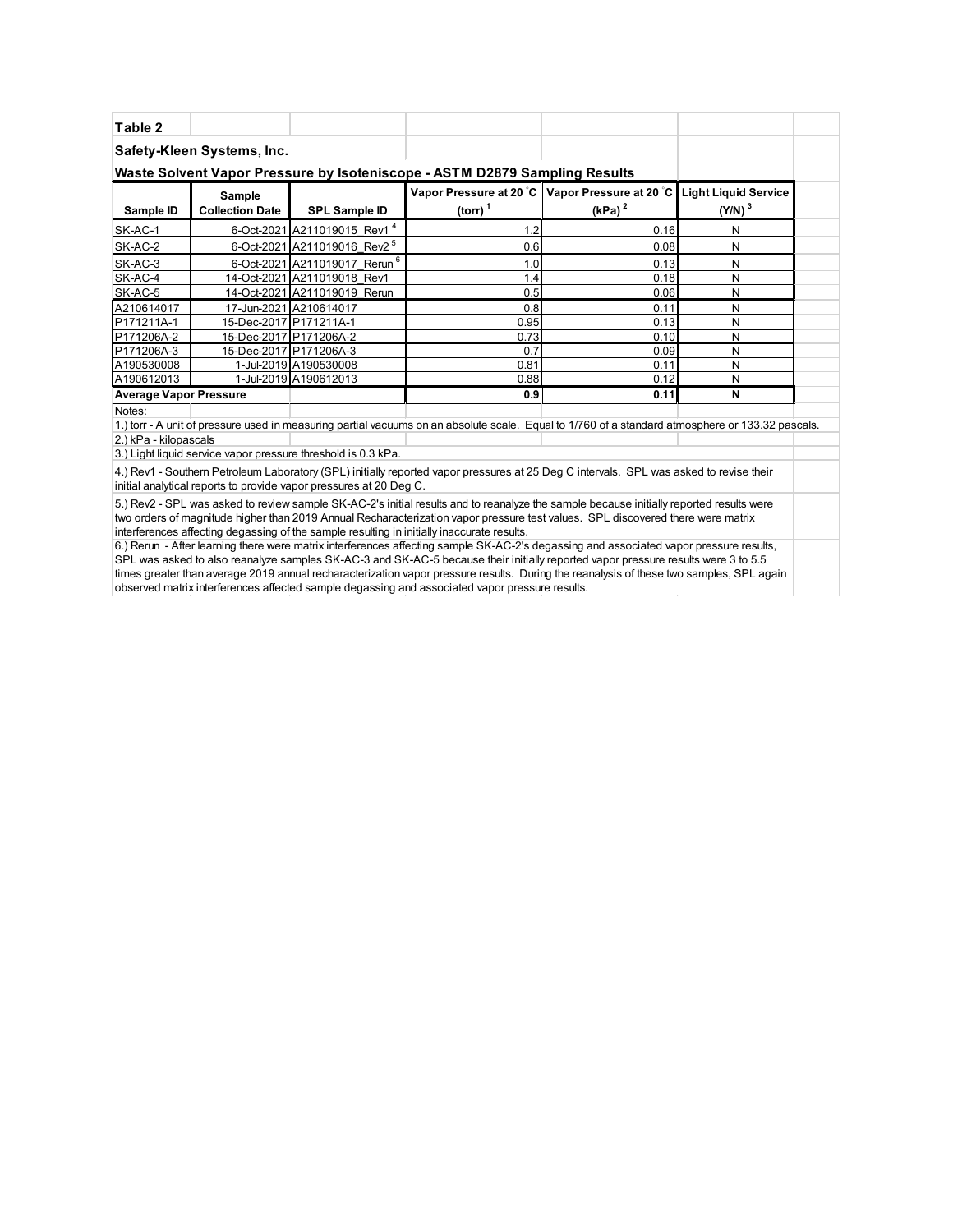| <b>Safety-Kleen Systems</b><br>Sample SK-AC-1 Waste Solvent Heavy Liquid Determination Sampling Results<br>SK-AC-1<br><b>Tentatively</b><br><b>Constituent</b><br>Vapor<br><b>Identied</b><br>in Light<br><b>Pressure</b><br><b>Constituent</b><br>Liquid<br>at 20 °C <sup>1</sup><br><b>Service</b><br><b>Retention</b><br><b>Concentration</b><br>Data<br>Concentration<br><b>Analytical Method and Detected</b><br>(kPa) <sup>2</sup><br><b>CAS Number</b><br>(% )<br><b>Chemical Constituents</b><br>(Y/N)<br>(mg/kg)<br>Qualifers<br>Time (mins)<br>Method 8260C VOCs by GC/MS<br>No Method 8270C Volatile Constituents Detected<br>VOCs by GC/MS<br>IJN <sup>3</sup><br>1120-21-4<br>0.053<br>1,100<br>13.11<br>0.11<br>Undecane<br>N<br>6971-40-0<br>${\sf N}$<br>13.29<br>17-Pentatriacontene<br>0.093<br>530<br><b>TJN</b><br>0.05<br>Y<br>0.270<br><b>TJN</b><br>3,7-Dimethyl-octa-1,6-diene<br>1000190-46-4<br>330<br>13.57<br>0.03<br>0.060<br>(2-Methylbutyl)cyclohexane<br>54105-77-0<br>N<br><b>TJN</b><br>13.72<br>0.04<br>430<br>N<br><b>TJN</b><br>13.83<br>Undecane, 2-methyl-<br>7045-71-8<br>0.093<br>460<br>0.05<br>4.330E-09<br>N<br><b>TJN</b><br>Heptacosane, 1-chloro-<br>62016-79-9<br>520<br>13.91<br>0.05<br>N<br>Dodecane<br>112-40-3<br>0.031<br>940<br><b>TJN</b><br>14.21<br>0.09<br>Undecane, 2,6-dimethyl-<br>N<br>14.36<br>17301-23-4<br>0.064<br><b>TJN</b><br>0.04<br>390<br>2(1H)-Naphthalenone, octahydro-<br>4a-methyl-, cis-<br>938-06-7<br>0.005<br>N<br>290<br><b>TJN</b><br>14.42<br>0.03<br>Cyclopentane, 1,1,3-trimethyl-<br>N<br>14.51<br>4516-69-2<br>0.014<br><b>TJN</b><br>0.03<br>330<br>EPA 8270D - Semivolatile Organic Compounds (GC/MS)<br>No Method 8270D Semivolatile Constituents Detected<br><b>Organic Compounds (GC/MS)</b><br>N <sup>4</sup><br>$\rm{TJ}$ $^5$<br>10,000<br>6.12<br>Unknown<br>1.00<br>TJ<br>N<br>9,000<br>6.16<br>0.90<br>Unknown<br>Unknown<br>TJ<br>N<br>8,100<br>6.26<br>0.81<br>TJ<br>${\sf N}$<br>6.29<br>Unknown<br>21,000<br>2.10<br>TJ<br>N<br>6.33<br>Unknown<br>15,000<br>1.50<br>Undecane<br><b>TJN</b><br>1120-21-4<br>0.053<br>N<br>54,000<br>6.38<br>5.40<br>N<br>TJ<br>1.70<br>Unknown<br>17,000<br>6.40<br>N<br><b>TJN</b><br>1.50<br>Cyclooctene, 1,2-dimethyl-<br>54299-96-6<br>0.153<br>15,000<br>6.46<br>TJ<br>Unknown<br>Ν<br>20,000<br>6.48<br>2.00<br>TJ<br>Unknown<br>Ν<br>36,000<br>6.55<br>3.60<br>N<br><b>TJN</b><br>6.60<br>Cyclododecane<br>294-62-2<br>0.003<br>14,000<br>1.40<br>TJ<br>3.20<br>Unknown<br>N<br>32.000<br>6.65<br>N<br>TJ<br>9,900<br>6.70<br>0.99<br>Unknown<br>$\overline{J}$<br>6.72<br>1.90<br>$\overline{\mathsf{N}}$<br>19,000<br>N<br>TJ<br>6.75<br>1.30<br>Unknown<br>13,000<br>Unknown<br>20,000<br>6.79<br>2.00<br>Ν<br>TJ<br>TJ<br>N<br>17,000<br>6.83<br>1.70<br>Unknown<br>TJ<br>Unknown<br>N<br>10,000<br>6.90<br>1.00<br>TJ<br>Unknown<br>N<br>8,900<br>6.96<br>0.89<br>Undecane, 2,6-dimethyl-<br>17301-23-4<br>N<br><b>TJN</b><br>7.08<br>0.064<br>10,000<br>1.00<br>Method 8015D - Gasoline Range Organics (GRO) (GC)<br>$Y^6$<br>6.380<br>Gasoline Range Organics [C6 -C10]<br>8,400<br>0.84<br>Method: 8015D - Diesel Range Organics (DRO) (GC)<br>$N^7$<br>Diesel Range Organics [C10 - C28]<br>1.115E-04<br>1,000,000<br>100.00<br>Oil Range Organics (C28-C36)<br>0.00<br><b>Percent Moisture</b><br>1.0<br><b>Percent Solids</b><br>1.9<br><b>Total Concentration of Waste Solvent in Light Liquid Service</b><br>8,730<br>0.87<br>Notes: | Table 3 |  |  |  |  |  |  |  |  |
|-------------------------------------------------------------------------------------------------------------------------------------------------------------------------------------------------------------------------------------------------------------------------------------------------------------------------------------------------------------------------------------------------------------------------------------------------------------------------------------------------------------------------------------------------------------------------------------------------------------------------------------------------------------------------------------------------------------------------------------------------------------------------------------------------------------------------------------------------------------------------------------------------------------------------------------------------------------------------------------------------------------------------------------------------------------------------------------------------------------------------------------------------------------------------------------------------------------------------------------------------------------------------------------------------------------------------------------------------------------------------------------------------------------------------------------------------------------------------------------------------------------------------------------------------------------------------------------------------------------------------------------------------------------------------------------------------------------------------------------------------------------------------------------------------------------------------------------------------------------------------------------------------------------------------------------------------------------------------------------------------------------------------------------------------------------------------------------------------------------------------------------------------------------------------------------------------------------------------------------------------------------------------------------------------------------------------------------------------------------------------------------------------------------------------------------------------------------------------------------------------------------------------------------------------------------------------------------------------------------------------------------------------------------------------------------------------------------------------------------------------------------------------------------------------------------------------------------------------------------------------------------------------------------------------------------------------------------------------------------------------------------------------------------------------------------------------------------------------------------------------------------------------------------------------------------------------------------------------------------------------------------------------------------------------------------------------------------------------------------------------------------------------------------------------------------------------------------------------------------------------|---------|--|--|--|--|--|--|--|--|
|                                                                                                                                                                                                                                                                                                                                                                                                                                                                                                                                                                                                                                                                                                                                                                                                                                                                                                                                                                                                                                                                                                                                                                                                                                                                                                                                                                                                                                                                                                                                                                                                                                                                                                                                                                                                                                                                                                                                                                                                                                                                                                                                                                                                                                                                                                                                                                                                                                                                                                                                                                                                                                                                                                                                                                                                                                                                                                                                                                                                                                                                                                                                                                                                                                                                                                                                                                                                                                                                                                 |         |  |  |  |  |  |  |  |  |
|                                                                                                                                                                                                                                                                                                                                                                                                                                                                                                                                                                                                                                                                                                                                                                                                                                                                                                                                                                                                                                                                                                                                                                                                                                                                                                                                                                                                                                                                                                                                                                                                                                                                                                                                                                                                                                                                                                                                                                                                                                                                                                                                                                                                                                                                                                                                                                                                                                                                                                                                                                                                                                                                                                                                                                                                                                                                                                                                                                                                                                                                                                                                                                                                                                                                                                                                                                                                                                                                                                 |         |  |  |  |  |  |  |  |  |
|                                                                                                                                                                                                                                                                                                                                                                                                                                                                                                                                                                                                                                                                                                                                                                                                                                                                                                                                                                                                                                                                                                                                                                                                                                                                                                                                                                                                                                                                                                                                                                                                                                                                                                                                                                                                                                                                                                                                                                                                                                                                                                                                                                                                                                                                                                                                                                                                                                                                                                                                                                                                                                                                                                                                                                                                                                                                                                                                                                                                                                                                                                                                                                                                                                                                                                                                                                                                                                                                                                 |         |  |  |  |  |  |  |  |  |
|                                                                                                                                                                                                                                                                                                                                                                                                                                                                                                                                                                                                                                                                                                                                                                                                                                                                                                                                                                                                                                                                                                                                                                                                                                                                                                                                                                                                                                                                                                                                                                                                                                                                                                                                                                                                                                                                                                                                                                                                                                                                                                                                                                                                                                                                                                                                                                                                                                                                                                                                                                                                                                                                                                                                                                                                                                                                                                                                                                                                                                                                                                                                                                                                                                                                                                                                                                                                                                                                                                 |         |  |  |  |  |  |  |  |  |
|                                                                                                                                                                                                                                                                                                                                                                                                                                                                                                                                                                                                                                                                                                                                                                                                                                                                                                                                                                                                                                                                                                                                                                                                                                                                                                                                                                                                                                                                                                                                                                                                                                                                                                                                                                                                                                                                                                                                                                                                                                                                                                                                                                                                                                                                                                                                                                                                                                                                                                                                                                                                                                                                                                                                                                                                                                                                                                                                                                                                                                                                                                                                                                                                                                                                                                                                                                                                                                                                                                 |         |  |  |  |  |  |  |  |  |
|                                                                                                                                                                                                                                                                                                                                                                                                                                                                                                                                                                                                                                                                                                                                                                                                                                                                                                                                                                                                                                                                                                                                                                                                                                                                                                                                                                                                                                                                                                                                                                                                                                                                                                                                                                                                                                                                                                                                                                                                                                                                                                                                                                                                                                                                                                                                                                                                                                                                                                                                                                                                                                                                                                                                                                                                                                                                                                                                                                                                                                                                                                                                                                                                                                                                                                                                                                                                                                                                                                 |         |  |  |  |  |  |  |  |  |
|                                                                                                                                                                                                                                                                                                                                                                                                                                                                                                                                                                                                                                                                                                                                                                                                                                                                                                                                                                                                                                                                                                                                                                                                                                                                                                                                                                                                                                                                                                                                                                                                                                                                                                                                                                                                                                                                                                                                                                                                                                                                                                                                                                                                                                                                                                                                                                                                                                                                                                                                                                                                                                                                                                                                                                                                                                                                                                                                                                                                                                                                                                                                                                                                                                                                                                                                                                                                                                                                                                 |         |  |  |  |  |  |  |  |  |
|                                                                                                                                                                                                                                                                                                                                                                                                                                                                                                                                                                                                                                                                                                                                                                                                                                                                                                                                                                                                                                                                                                                                                                                                                                                                                                                                                                                                                                                                                                                                                                                                                                                                                                                                                                                                                                                                                                                                                                                                                                                                                                                                                                                                                                                                                                                                                                                                                                                                                                                                                                                                                                                                                                                                                                                                                                                                                                                                                                                                                                                                                                                                                                                                                                                                                                                                                                                                                                                                                                 |         |  |  |  |  |  |  |  |  |
|                                                                                                                                                                                                                                                                                                                                                                                                                                                                                                                                                                                                                                                                                                                                                                                                                                                                                                                                                                                                                                                                                                                                                                                                                                                                                                                                                                                                                                                                                                                                                                                                                                                                                                                                                                                                                                                                                                                                                                                                                                                                                                                                                                                                                                                                                                                                                                                                                                                                                                                                                                                                                                                                                                                                                                                                                                                                                                                                                                                                                                                                                                                                                                                                                                                                                                                                                                                                                                                                                                 |         |  |  |  |  |  |  |  |  |
|                                                                                                                                                                                                                                                                                                                                                                                                                                                                                                                                                                                                                                                                                                                                                                                                                                                                                                                                                                                                                                                                                                                                                                                                                                                                                                                                                                                                                                                                                                                                                                                                                                                                                                                                                                                                                                                                                                                                                                                                                                                                                                                                                                                                                                                                                                                                                                                                                                                                                                                                                                                                                                                                                                                                                                                                                                                                                                                                                                                                                                                                                                                                                                                                                                                                                                                                                                                                                                                                                                 |         |  |  |  |  |  |  |  |  |
|                                                                                                                                                                                                                                                                                                                                                                                                                                                                                                                                                                                                                                                                                                                                                                                                                                                                                                                                                                                                                                                                                                                                                                                                                                                                                                                                                                                                                                                                                                                                                                                                                                                                                                                                                                                                                                                                                                                                                                                                                                                                                                                                                                                                                                                                                                                                                                                                                                                                                                                                                                                                                                                                                                                                                                                                                                                                                                                                                                                                                                                                                                                                                                                                                                                                                                                                                                                                                                                                                                 |         |  |  |  |  |  |  |  |  |
|                                                                                                                                                                                                                                                                                                                                                                                                                                                                                                                                                                                                                                                                                                                                                                                                                                                                                                                                                                                                                                                                                                                                                                                                                                                                                                                                                                                                                                                                                                                                                                                                                                                                                                                                                                                                                                                                                                                                                                                                                                                                                                                                                                                                                                                                                                                                                                                                                                                                                                                                                                                                                                                                                                                                                                                                                                                                                                                                                                                                                                                                                                                                                                                                                                                                                                                                                                                                                                                                                                 |         |  |  |  |  |  |  |  |  |
|                                                                                                                                                                                                                                                                                                                                                                                                                                                                                                                                                                                                                                                                                                                                                                                                                                                                                                                                                                                                                                                                                                                                                                                                                                                                                                                                                                                                                                                                                                                                                                                                                                                                                                                                                                                                                                                                                                                                                                                                                                                                                                                                                                                                                                                                                                                                                                                                                                                                                                                                                                                                                                                                                                                                                                                                                                                                                                                                                                                                                                                                                                                                                                                                                                                                                                                                                                                                                                                                                                 |         |  |  |  |  |  |  |  |  |
|                                                                                                                                                                                                                                                                                                                                                                                                                                                                                                                                                                                                                                                                                                                                                                                                                                                                                                                                                                                                                                                                                                                                                                                                                                                                                                                                                                                                                                                                                                                                                                                                                                                                                                                                                                                                                                                                                                                                                                                                                                                                                                                                                                                                                                                                                                                                                                                                                                                                                                                                                                                                                                                                                                                                                                                                                                                                                                                                                                                                                                                                                                                                                                                                                                                                                                                                                                                                                                                                                                 |         |  |  |  |  |  |  |  |  |
|                                                                                                                                                                                                                                                                                                                                                                                                                                                                                                                                                                                                                                                                                                                                                                                                                                                                                                                                                                                                                                                                                                                                                                                                                                                                                                                                                                                                                                                                                                                                                                                                                                                                                                                                                                                                                                                                                                                                                                                                                                                                                                                                                                                                                                                                                                                                                                                                                                                                                                                                                                                                                                                                                                                                                                                                                                                                                                                                                                                                                                                                                                                                                                                                                                                                                                                                                                                                                                                                                                 |         |  |  |  |  |  |  |  |  |
|                                                                                                                                                                                                                                                                                                                                                                                                                                                                                                                                                                                                                                                                                                                                                                                                                                                                                                                                                                                                                                                                                                                                                                                                                                                                                                                                                                                                                                                                                                                                                                                                                                                                                                                                                                                                                                                                                                                                                                                                                                                                                                                                                                                                                                                                                                                                                                                                                                                                                                                                                                                                                                                                                                                                                                                                                                                                                                                                                                                                                                                                                                                                                                                                                                                                                                                                                                                                                                                                                                 |         |  |  |  |  |  |  |  |  |
|                                                                                                                                                                                                                                                                                                                                                                                                                                                                                                                                                                                                                                                                                                                                                                                                                                                                                                                                                                                                                                                                                                                                                                                                                                                                                                                                                                                                                                                                                                                                                                                                                                                                                                                                                                                                                                                                                                                                                                                                                                                                                                                                                                                                                                                                                                                                                                                                                                                                                                                                                                                                                                                                                                                                                                                                                                                                                                                                                                                                                                                                                                                                                                                                                                                                                                                                                                                                                                                                                                 |         |  |  |  |  |  |  |  |  |
|                                                                                                                                                                                                                                                                                                                                                                                                                                                                                                                                                                                                                                                                                                                                                                                                                                                                                                                                                                                                                                                                                                                                                                                                                                                                                                                                                                                                                                                                                                                                                                                                                                                                                                                                                                                                                                                                                                                                                                                                                                                                                                                                                                                                                                                                                                                                                                                                                                                                                                                                                                                                                                                                                                                                                                                                                                                                                                                                                                                                                                                                                                                                                                                                                                                                                                                                                                                                                                                                                                 |         |  |  |  |  |  |  |  |  |
|                                                                                                                                                                                                                                                                                                                                                                                                                                                                                                                                                                                                                                                                                                                                                                                                                                                                                                                                                                                                                                                                                                                                                                                                                                                                                                                                                                                                                                                                                                                                                                                                                                                                                                                                                                                                                                                                                                                                                                                                                                                                                                                                                                                                                                                                                                                                                                                                                                                                                                                                                                                                                                                                                                                                                                                                                                                                                                                                                                                                                                                                                                                                                                                                                                                                                                                                                                                                                                                                                                 |         |  |  |  |  |  |  |  |  |
|                                                                                                                                                                                                                                                                                                                                                                                                                                                                                                                                                                                                                                                                                                                                                                                                                                                                                                                                                                                                                                                                                                                                                                                                                                                                                                                                                                                                                                                                                                                                                                                                                                                                                                                                                                                                                                                                                                                                                                                                                                                                                                                                                                                                                                                                                                                                                                                                                                                                                                                                                                                                                                                                                                                                                                                                                                                                                                                                                                                                                                                                                                                                                                                                                                                                                                                                                                                                                                                                                                 |         |  |  |  |  |  |  |  |  |
|                                                                                                                                                                                                                                                                                                                                                                                                                                                                                                                                                                                                                                                                                                                                                                                                                                                                                                                                                                                                                                                                                                                                                                                                                                                                                                                                                                                                                                                                                                                                                                                                                                                                                                                                                                                                                                                                                                                                                                                                                                                                                                                                                                                                                                                                                                                                                                                                                                                                                                                                                                                                                                                                                                                                                                                                                                                                                                                                                                                                                                                                                                                                                                                                                                                                                                                                                                                                                                                                                                 |         |  |  |  |  |  |  |  |  |
|                                                                                                                                                                                                                                                                                                                                                                                                                                                                                                                                                                                                                                                                                                                                                                                                                                                                                                                                                                                                                                                                                                                                                                                                                                                                                                                                                                                                                                                                                                                                                                                                                                                                                                                                                                                                                                                                                                                                                                                                                                                                                                                                                                                                                                                                                                                                                                                                                                                                                                                                                                                                                                                                                                                                                                                                                                                                                                                                                                                                                                                                                                                                                                                                                                                                                                                                                                                                                                                                                                 |         |  |  |  |  |  |  |  |  |
|                                                                                                                                                                                                                                                                                                                                                                                                                                                                                                                                                                                                                                                                                                                                                                                                                                                                                                                                                                                                                                                                                                                                                                                                                                                                                                                                                                                                                                                                                                                                                                                                                                                                                                                                                                                                                                                                                                                                                                                                                                                                                                                                                                                                                                                                                                                                                                                                                                                                                                                                                                                                                                                                                                                                                                                                                                                                                                                                                                                                                                                                                                                                                                                                                                                                                                                                                                                                                                                                                                 |         |  |  |  |  |  |  |  |  |
|                                                                                                                                                                                                                                                                                                                                                                                                                                                                                                                                                                                                                                                                                                                                                                                                                                                                                                                                                                                                                                                                                                                                                                                                                                                                                                                                                                                                                                                                                                                                                                                                                                                                                                                                                                                                                                                                                                                                                                                                                                                                                                                                                                                                                                                                                                                                                                                                                                                                                                                                                                                                                                                                                                                                                                                                                                                                                                                                                                                                                                                                                                                                                                                                                                                                                                                                                                                                                                                                                                 |         |  |  |  |  |  |  |  |  |
|                                                                                                                                                                                                                                                                                                                                                                                                                                                                                                                                                                                                                                                                                                                                                                                                                                                                                                                                                                                                                                                                                                                                                                                                                                                                                                                                                                                                                                                                                                                                                                                                                                                                                                                                                                                                                                                                                                                                                                                                                                                                                                                                                                                                                                                                                                                                                                                                                                                                                                                                                                                                                                                                                                                                                                                                                                                                                                                                                                                                                                                                                                                                                                                                                                                                                                                                                                                                                                                                                                 |         |  |  |  |  |  |  |  |  |
|                                                                                                                                                                                                                                                                                                                                                                                                                                                                                                                                                                                                                                                                                                                                                                                                                                                                                                                                                                                                                                                                                                                                                                                                                                                                                                                                                                                                                                                                                                                                                                                                                                                                                                                                                                                                                                                                                                                                                                                                                                                                                                                                                                                                                                                                                                                                                                                                                                                                                                                                                                                                                                                                                                                                                                                                                                                                                                                                                                                                                                                                                                                                                                                                                                                                                                                                                                                                                                                                                                 |         |  |  |  |  |  |  |  |  |
|                                                                                                                                                                                                                                                                                                                                                                                                                                                                                                                                                                                                                                                                                                                                                                                                                                                                                                                                                                                                                                                                                                                                                                                                                                                                                                                                                                                                                                                                                                                                                                                                                                                                                                                                                                                                                                                                                                                                                                                                                                                                                                                                                                                                                                                                                                                                                                                                                                                                                                                                                                                                                                                                                                                                                                                                                                                                                                                                                                                                                                                                                                                                                                                                                                                                                                                                                                                                                                                                                                 |         |  |  |  |  |  |  |  |  |
|                                                                                                                                                                                                                                                                                                                                                                                                                                                                                                                                                                                                                                                                                                                                                                                                                                                                                                                                                                                                                                                                                                                                                                                                                                                                                                                                                                                                                                                                                                                                                                                                                                                                                                                                                                                                                                                                                                                                                                                                                                                                                                                                                                                                                                                                                                                                                                                                                                                                                                                                                                                                                                                                                                                                                                                                                                                                                                                                                                                                                                                                                                                                                                                                                                                                                                                                                                                                                                                                                                 |         |  |  |  |  |  |  |  |  |
|                                                                                                                                                                                                                                                                                                                                                                                                                                                                                                                                                                                                                                                                                                                                                                                                                                                                                                                                                                                                                                                                                                                                                                                                                                                                                                                                                                                                                                                                                                                                                                                                                                                                                                                                                                                                                                                                                                                                                                                                                                                                                                                                                                                                                                                                                                                                                                                                                                                                                                                                                                                                                                                                                                                                                                                                                                                                                                                                                                                                                                                                                                                                                                                                                                                                                                                                                                                                                                                                                                 |         |  |  |  |  |  |  |  |  |
|                                                                                                                                                                                                                                                                                                                                                                                                                                                                                                                                                                                                                                                                                                                                                                                                                                                                                                                                                                                                                                                                                                                                                                                                                                                                                                                                                                                                                                                                                                                                                                                                                                                                                                                                                                                                                                                                                                                                                                                                                                                                                                                                                                                                                                                                                                                                                                                                                                                                                                                                                                                                                                                                                                                                                                                                                                                                                                                                                                                                                                                                                                                                                                                                                                                                                                                                                                                                                                                                                                 |         |  |  |  |  |  |  |  |  |
|                                                                                                                                                                                                                                                                                                                                                                                                                                                                                                                                                                                                                                                                                                                                                                                                                                                                                                                                                                                                                                                                                                                                                                                                                                                                                                                                                                                                                                                                                                                                                                                                                                                                                                                                                                                                                                                                                                                                                                                                                                                                                                                                                                                                                                                                                                                                                                                                                                                                                                                                                                                                                                                                                                                                                                                                                                                                                                                                                                                                                                                                                                                                                                                                                                                                                                                                                                                                                                                                                                 |         |  |  |  |  |  |  |  |  |
|                                                                                                                                                                                                                                                                                                                                                                                                                                                                                                                                                                                                                                                                                                                                                                                                                                                                                                                                                                                                                                                                                                                                                                                                                                                                                                                                                                                                                                                                                                                                                                                                                                                                                                                                                                                                                                                                                                                                                                                                                                                                                                                                                                                                                                                                                                                                                                                                                                                                                                                                                                                                                                                                                                                                                                                                                                                                                                                                                                                                                                                                                                                                                                                                                                                                                                                                                                                                                                                                                                 |         |  |  |  |  |  |  |  |  |
|                                                                                                                                                                                                                                                                                                                                                                                                                                                                                                                                                                                                                                                                                                                                                                                                                                                                                                                                                                                                                                                                                                                                                                                                                                                                                                                                                                                                                                                                                                                                                                                                                                                                                                                                                                                                                                                                                                                                                                                                                                                                                                                                                                                                                                                                                                                                                                                                                                                                                                                                                                                                                                                                                                                                                                                                                                                                                                                                                                                                                                                                                                                                                                                                                                                                                                                                                                                                                                                                                                 | Unknown |  |  |  |  |  |  |  |  |
|                                                                                                                                                                                                                                                                                                                                                                                                                                                                                                                                                                                                                                                                                                                                                                                                                                                                                                                                                                                                                                                                                                                                                                                                                                                                                                                                                                                                                                                                                                                                                                                                                                                                                                                                                                                                                                                                                                                                                                                                                                                                                                                                                                                                                                                                                                                                                                                                                                                                                                                                                                                                                                                                                                                                                                                                                                                                                                                                                                                                                                                                                                                                                                                                                                                                                                                                                                                                                                                                                                 |         |  |  |  |  |  |  |  |  |
|                                                                                                                                                                                                                                                                                                                                                                                                                                                                                                                                                                                                                                                                                                                                                                                                                                                                                                                                                                                                                                                                                                                                                                                                                                                                                                                                                                                                                                                                                                                                                                                                                                                                                                                                                                                                                                                                                                                                                                                                                                                                                                                                                                                                                                                                                                                                                                                                                                                                                                                                                                                                                                                                                                                                                                                                                                                                                                                                                                                                                                                                                                                                                                                                                                                                                                                                                                                                                                                                                                 |         |  |  |  |  |  |  |  |  |
|                                                                                                                                                                                                                                                                                                                                                                                                                                                                                                                                                                                                                                                                                                                                                                                                                                                                                                                                                                                                                                                                                                                                                                                                                                                                                                                                                                                                                                                                                                                                                                                                                                                                                                                                                                                                                                                                                                                                                                                                                                                                                                                                                                                                                                                                                                                                                                                                                                                                                                                                                                                                                                                                                                                                                                                                                                                                                                                                                                                                                                                                                                                                                                                                                                                                                                                                                                                                                                                                                                 |         |  |  |  |  |  |  |  |  |
|                                                                                                                                                                                                                                                                                                                                                                                                                                                                                                                                                                                                                                                                                                                                                                                                                                                                                                                                                                                                                                                                                                                                                                                                                                                                                                                                                                                                                                                                                                                                                                                                                                                                                                                                                                                                                                                                                                                                                                                                                                                                                                                                                                                                                                                                                                                                                                                                                                                                                                                                                                                                                                                                                                                                                                                                                                                                                                                                                                                                                                                                                                                                                                                                                                                                                                                                                                                                                                                                                                 |         |  |  |  |  |  |  |  |  |
|                                                                                                                                                                                                                                                                                                                                                                                                                                                                                                                                                                                                                                                                                                                                                                                                                                                                                                                                                                                                                                                                                                                                                                                                                                                                                                                                                                                                                                                                                                                                                                                                                                                                                                                                                                                                                                                                                                                                                                                                                                                                                                                                                                                                                                                                                                                                                                                                                                                                                                                                                                                                                                                                                                                                                                                                                                                                                                                                                                                                                                                                                                                                                                                                                                                                                                                                                                                                                                                                                                 |         |  |  |  |  |  |  |  |  |
|                                                                                                                                                                                                                                                                                                                                                                                                                                                                                                                                                                                                                                                                                                                                                                                                                                                                                                                                                                                                                                                                                                                                                                                                                                                                                                                                                                                                                                                                                                                                                                                                                                                                                                                                                                                                                                                                                                                                                                                                                                                                                                                                                                                                                                                                                                                                                                                                                                                                                                                                                                                                                                                                                                                                                                                                                                                                                                                                                                                                                                                                                                                                                                                                                                                                                                                                                                                                                                                                                                 |         |  |  |  |  |  |  |  |  |
|                                                                                                                                                                                                                                                                                                                                                                                                                                                                                                                                                                                                                                                                                                                                                                                                                                                                                                                                                                                                                                                                                                                                                                                                                                                                                                                                                                                                                                                                                                                                                                                                                                                                                                                                                                                                                                                                                                                                                                                                                                                                                                                                                                                                                                                                                                                                                                                                                                                                                                                                                                                                                                                                                                                                                                                                                                                                                                                                                                                                                                                                                                                                                                                                                                                                                                                                                                                                                                                                                                 |         |  |  |  |  |  |  |  |  |
|                                                                                                                                                                                                                                                                                                                                                                                                                                                                                                                                                                                                                                                                                                                                                                                                                                                                                                                                                                                                                                                                                                                                                                                                                                                                                                                                                                                                                                                                                                                                                                                                                                                                                                                                                                                                                                                                                                                                                                                                                                                                                                                                                                                                                                                                                                                                                                                                                                                                                                                                                                                                                                                                                                                                                                                                                                                                                                                                                                                                                                                                                                                                                                                                                                                                                                                                                                                                                                                                                                 |         |  |  |  |  |  |  |  |  |
|                                                                                                                                                                                                                                                                                                                                                                                                                                                                                                                                                                                                                                                                                                                                                                                                                                                                                                                                                                                                                                                                                                                                                                                                                                                                                                                                                                                                                                                                                                                                                                                                                                                                                                                                                                                                                                                                                                                                                                                                                                                                                                                                                                                                                                                                                                                                                                                                                                                                                                                                                                                                                                                                                                                                                                                                                                                                                                                                                                                                                                                                                                                                                                                                                                                                                                                                                                                                                                                                                                 |         |  |  |  |  |  |  |  |  |
|                                                                                                                                                                                                                                                                                                                                                                                                                                                                                                                                                                                                                                                                                                                                                                                                                                                                                                                                                                                                                                                                                                                                                                                                                                                                                                                                                                                                                                                                                                                                                                                                                                                                                                                                                                                                                                                                                                                                                                                                                                                                                                                                                                                                                                                                                                                                                                                                                                                                                                                                                                                                                                                                                                                                                                                                                                                                                                                                                                                                                                                                                                                                                                                                                                                                                                                                                                                                                                                                                                 |         |  |  |  |  |  |  |  |  |
|                                                                                                                                                                                                                                                                                                                                                                                                                                                                                                                                                                                                                                                                                                                                                                                                                                                                                                                                                                                                                                                                                                                                                                                                                                                                                                                                                                                                                                                                                                                                                                                                                                                                                                                                                                                                                                                                                                                                                                                                                                                                                                                                                                                                                                                                                                                                                                                                                                                                                                                                                                                                                                                                                                                                                                                                                                                                                                                                                                                                                                                                                                                                                                                                                                                                                                                                                                                                                                                                                                 |         |  |  |  |  |  |  |  |  |
|                                                                                                                                                                                                                                                                                                                                                                                                                                                                                                                                                                                                                                                                                                                                                                                                                                                                                                                                                                                                                                                                                                                                                                                                                                                                                                                                                                                                                                                                                                                                                                                                                                                                                                                                                                                                                                                                                                                                                                                                                                                                                                                                                                                                                                                                                                                                                                                                                                                                                                                                                                                                                                                                                                                                                                                                                                                                                                                                                                                                                                                                                                                                                                                                                                                                                                                                                                                                                                                                                                 |         |  |  |  |  |  |  |  |  |
|                                                                                                                                                                                                                                                                                                                                                                                                                                                                                                                                                                                                                                                                                                                                                                                                                                                                                                                                                                                                                                                                                                                                                                                                                                                                                                                                                                                                                                                                                                                                                                                                                                                                                                                                                                                                                                                                                                                                                                                                                                                                                                                                                                                                                                                                                                                                                                                                                                                                                                                                                                                                                                                                                                                                                                                                                                                                                                                                                                                                                                                                                                                                                                                                                                                                                                                                                                                                                                                                                                 |         |  |  |  |  |  |  |  |  |
|                                                                                                                                                                                                                                                                                                                                                                                                                                                                                                                                                                                                                                                                                                                                                                                                                                                                                                                                                                                                                                                                                                                                                                                                                                                                                                                                                                                                                                                                                                                                                                                                                                                                                                                                                                                                                                                                                                                                                                                                                                                                                                                                                                                                                                                                                                                                                                                                                                                                                                                                                                                                                                                                                                                                                                                                                                                                                                                                                                                                                                                                                                                                                                                                                                                                                                                                                                                                                                                                                                 |         |  |  |  |  |  |  |  |  |

3.) TJN = Tentatively identified compound with an estimated value and presumptive evidence of material.

4.) TJ = Tentatively identified compound with an estimated value.

5.) Since all heavier molecular weight and higher boiling point tentatively identified volatile organics are in heavy liquid service and all lower boiling point and shorter retention time tentatively identified semivolatile organics are also in heavy liquid service, it is assumed that all 6.) Vapor pressure for gasoline range organics for C6 to C8 compounds at approximately 21 Degrees Centigrade from the Agency for Toxic Substances and Disease Registry's Table 2 at: https://www.atsdr.cdc.gov/ToxProfiles/tp123-c2.pdf.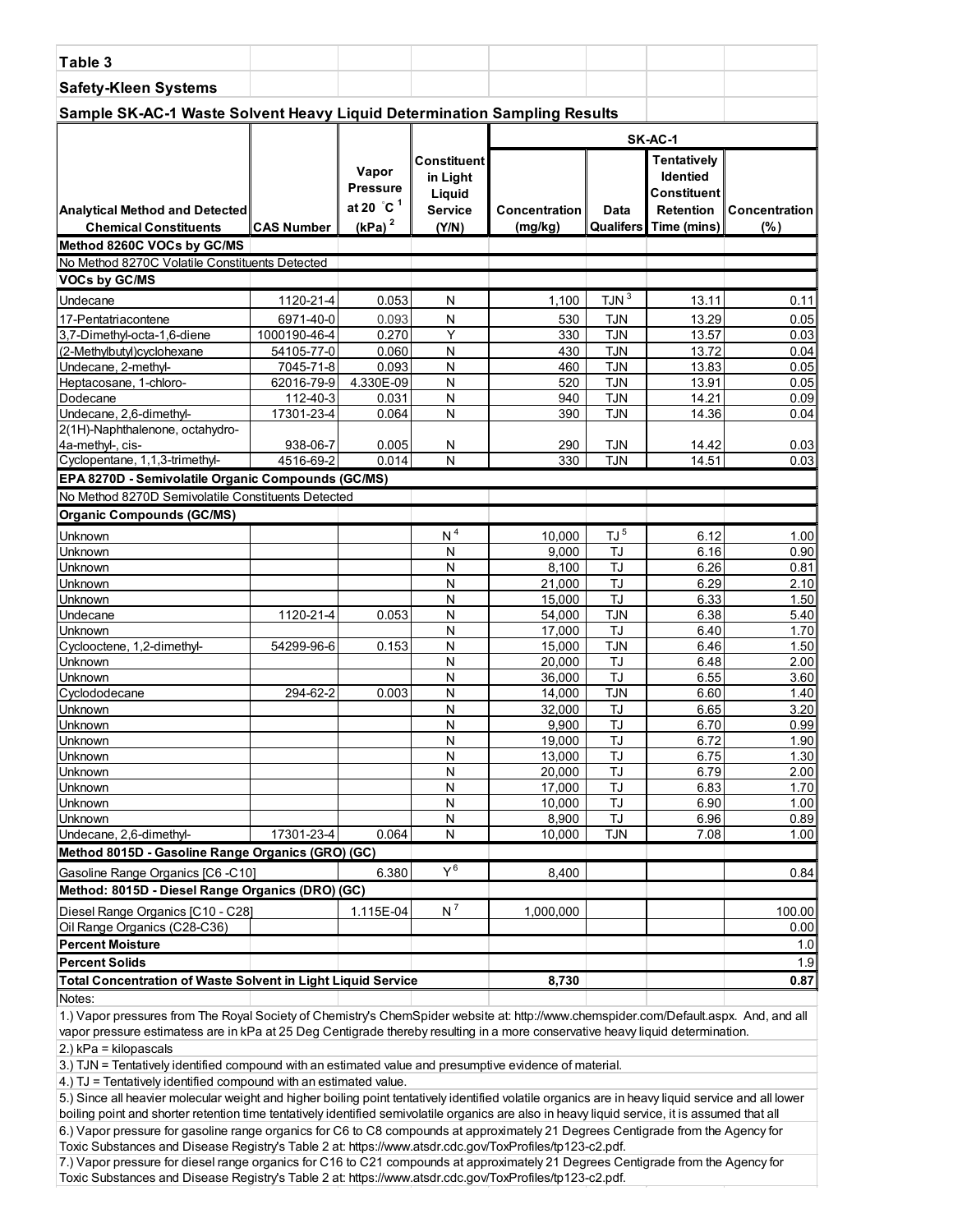| Table 4                                                                               |                         |                                                    |                                                     |                      |                          |                                                                               |                 |
|---------------------------------------------------------------------------------------|-------------------------|----------------------------------------------------|-----------------------------------------------------|----------------------|--------------------------|-------------------------------------------------------------------------------|-----------------|
| <b>Safety-Kleen Systems</b>                                                           |                         |                                                    |                                                     |                      |                          |                                                                               |                 |
| Sample SK-AC-2 Waste Solvent Heavy Liquid Determination Sampling Results              |                         |                                                    |                                                     |                      |                          |                                                                               |                 |
|                                                                                       |                         |                                                    |                                                     |                      |                          | SK-AC-2                                                                       |                 |
|                                                                                       |                         | Vapor<br>Pressure<br>at 20 $^{\circ}$ C $^{\circ}$ | Constituent<br>in Light<br>Liquid<br><b>Service</b> | Concentration        | Data                     | <b>Tentatively</b><br>Identied<br><b>Constituent</b><br><b>Retention Time</b> | l Concentration |
| <b>Analytical Method and Detected Chemical Constituents</b>                           | CAS Number              | $(kPa)^2$                                          | (Y/N)                                               | (mg/kg)              | Qualifers                | (mins)                                                                        | (% )            |
| Method 8260C VOCs by GC/MS<br>No Method 8260C Volatile Constituents Detected          |                         |                                                    |                                                     |                      |                          |                                                                               |                 |
| Tentatively Identified 8260C VOCs by GC/MS                                            |                         |                                                    |                                                     |                      |                          |                                                                               |                 |
|                                                                                       |                         |                                                    |                                                     |                      | TJN <sup>3</sup>         |                                                                               |                 |
| Undecane                                                                              | 1120-21-4               | 0.053                                              | N                                                   | 780                  |                          | 13.11                                                                         | 0.08            |
| Cyclohexane, 1,2-diethyl-1-methyl-<br>Triallylmethylsilane                            | 61141-79-5<br>1112-91-0 | 0.194<br>0.079                                     | N<br>N                                              | 190<br>570           | <b>TJN</b><br><b>TJN</b> | 13.19<br>13.29                                                                | 0.02<br>0.06    |
| Decane, 3,7-dimethyl-                                                                 | 17312-54-8              | 0.165                                              | N                                                   | 200                  | <b>TJN</b>               | 13.43                                                                         | 0.02            |
| Bicyclo[2.2.2]octane, 2-methyl-                                                       | 766-53-0                | 0.752                                              | Y                                                   | 230                  | <b>TJN</b>               | 13.57                                                                         | 0.02            |
| trans-Decalin, 2-methyl-                                                              | 1000152-47-3            | 0.042                                              | N                                                   | 210                  | <b>TJN</b>               | 13.66                                                                         | 0.02            |
| 3-Acetonylcyclopentanone                                                              | 75359-72-7              | 0.017                                              | N                                                   | 370                  | <b>TJN</b>               | 13.72                                                                         | 0.04            |
| Undecane, 2-methyl-                                                                   | 7045-71-8               | 0.093                                              | N                                                   | 350                  | <b>TJN</b>               | 13.82                                                                         | 0.04            |
| Heptacosane, 1-chloro-                                                                | 62016-79-9              | 4.33E-09                                           | N                                                   | 470                  | <b>TJN</b>               | 13.91                                                                         | 0.05            |
| Dodecane                                                                              | 112-40-3                | 0.018                                              | N                                                   | 710                  | <b>TJN</b>               | 14.21                                                                         | 0.07            |
| EPA 8270D - Semivolatile Organic Compounds (GC/MS)                                    |                         |                                                    |                                                     |                      |                          |                                                                               |                 |
| No Method 8270D Semivolatile Constituents Detected                                    |                         |                                                    |                                                     |                      |                          |                                                                               |                 |
| EPA 8270D - Tentatively Identified Semivolatile Organic Compounds (GC/MS)             |                         |                                                    |                                                     |                      |                          |                                                                               |                 |
| Naphthalene, decahydro-, trans-                                                       | 493-02-7                | 0.163                                              | N                                                   | 11,000               | <b>TJN</b>               | 6.12                                                                          | 1.10            |
| Unknown<br>Unknown                                                                    |                         |                                                    | N <sup>4</sup>                                      | 10,000               | $TJ^{\frac{5}{5}}$<br>TJ | 6.16<br>6.23                                                                  | 1.00            |
| Unknown                                                                               |                         |                                                    | N<br>N                                              | 8,400<br>31,000      | TJ                       | 6.29                                                                          | 0.84<br>3.10    |
| Unknown                                                                               |                         |                                                    | N                                                   | 17,000               | TJ                       | 6.33                                                                          | 1.70            |
| Undecane                                                                              | 1120-21-4               | 0.053                                              | N                                                   | 66,000               | <b>TJN</b>               | 6.38                                                                          | 6.60            |
| Unknown                                                                               |                         |                                                    | N                                                   | 18,000               | TJ                       | 6.40                                                                          | 1.80            |
| Cyclooctene, 1,2-dimethyl-                                                            | 54299-96-6              | 0.153                                              | N                                                   | 20,000               | <b>TJN</b>               | 6.46                                                                          | 2.00            |
| Unknown                                                                               |                         |                                                    | N                                                   | 20,000               | TJ                       | 6.48                                                                          | 2.00            |
| Naphthalene, decahydro-2-methyl-                                                      | 2958-76-1               | 0.091                                              | N                                                   | 42,000               | <b>TJN</b>               | 6.55                                                                          | 4.20            |
| Unknown<br>Unknown                                                                    |                         |                                                    | N<br>N                                              | 16,000<br>39,000     | TJ<br>TJ                 | 6.60<br>6.65                                                                  | 1.60<br>3.90    |
| Unknown                                                                               |                         |                                                    | N                                                   | 9,800                | TJ                       | 6.70                                                                          | 0.98            |
| Unknown                                                                               |                         |                                                    | N                                                   | 22,000               | TJ                       | 6.72                                                                          | 2.20            |
| Unknown                                                                               |                         |                                                    | N                                                   | 15,000               | TJ                       | 6.76                                                                          | 1.50            |
| Unknown                                                                               |                         |                                                    | N                                                   | 25,000               | TJ                       | 6.79                                                                          | 2.50            |
| Unknown                                                                               |                         |                                                    | N                                                   | 20,000               | TJ                       | 6.83                                                                          | 2.00            |
| Unknown                                                                               |                         |                                                    | N                                                   | 11,000               | TJ                       | 6.91                                                                          | 1.10            |
| Unknown<br>Undecane, 2,6-dimethyl-                                                    | 17301-23-4              | 0.064                                              | N<br>N                                              | 8,800<br>11,000      | TJ<br><b>TJN</b>         | 7.05<br>7.09                                                                  | 0.88<br>1.10    |
| Method 8015D - Gasoline Range Organics (GRO) (GC)                                     |                         |                                                    |                                                     |                      |                          |                                                                               |                 |
|                                                                                       |                         |                                                    | $Y^6$                                               |                      |                          |                                                                               |                 |
| Gasoline Range Organics [C6 -C10]<br>Method: 8015D - Diesel Range Organics (DRO) (GC) |                         | 6.380                                              |                                                     | 11,000               |                          |                                                                               | 1.10            |
|                                                                                       |                         |                                                    |                                                     |                      |                          |                                                                               |                 |
| Diesel Range Organics [C10 - C28]<br>Oil Range Organics (C28-C36)                     |                         | 1.115E-04                                          | $N^7$                                               | 940,000<br><b>ND</b> |                          |                                                                               | 94              |
| <b>Percent Moisture</b>                                                               |                         |                                                    |                                                     |                      |                          |                                                                               | 1.0             |
| Percent Solids                                                                        |                         |                                                    |                                                     |                      |                          |                                                                               | 1.7             |
| Total Percent of Waste Solvent in Light Liquid Service                                |                         |                                                    |                                                     | 11,230               |                          |                                                                               | 1.12            |
| Notes:                                                                                |                         |                                                    |                                                     |                      |                          |                                                                               |                 |
|                                                                                       |                         |                                                    |                                                     |                      |                          |                                                                               |                 |

2.) kPa = kilopascals

3.) TJN = Tentatively identified compound with an estimated value and presumptive evidence of material.

5.) TJ = Tentatively identified compound with an estimated value. 4.) Since all heavier molecular weight and higher boiling point tentatively identified volatile organics are in heavy liquid service and all lower boiling point and shorter retention time tentatively identified semivolatile organics are also in heavy liquid service, it is assumed that all unknown tentatively identified semivolatile organic constituents are also in heavy

6.) Vapor pressure for gasoline range organics for C6 to C8 compounds at approximately 21 Degrees Centigrade from the Agency for Toxic Substances and Disease Registry's Table 2 at: https://www.atsdr.cdc.gov/ToxProfiles/tp123-c2.pdf.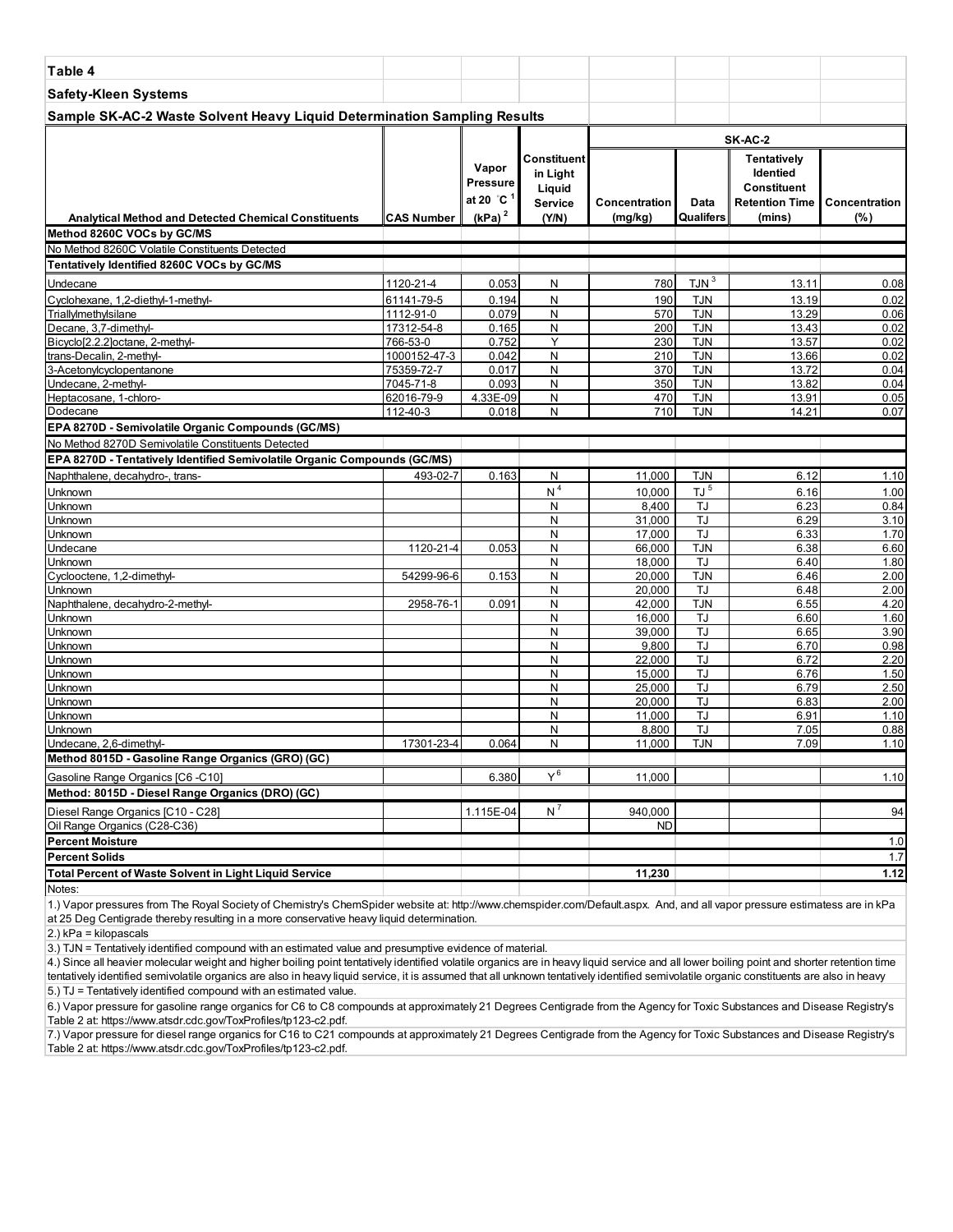| Table 5                                                                   |                         |                                 |                                              |                  |                          |                                                                                      |                |
|---------------------------------------------------------------------------|-------------------------|---------------------------------|----------------------------------------------|------------------|--------------------------|--------------------------------------------------------------------------------------|----------------|
| <b>Safety-Kleen Systems</b>                                               |                         |                                 |                                              |                  |                          |                                                                                      |                |
| Sample SK-AC-3 Waste Solvent Heavy Liquid Determination Sampling Results  |                         |                                 |                                              |                  |                          |                                                                                      |                |
|                                                                           |                         |                                 |                                              |                  |                          | SK-AC-3                                                                              |                |
|                                                                           |                         | Vapor<br>Pressure<br>at 20 °C 1 | Constituent<br>in Light<br>Liquid<br>Service | Concentration    | Data                     | Tentatively<br><b>Identied</b><br><b>Constituent</b><br>Retention Time Concentration |                |
| <b>Analytical Method and Detected Chemical Constituents</b>               | <b>CAS Number</b>       | (kPa) <sup>2</sup>              | (Y/N)                                        | (mg/kg)          | Qualifers                | (mins)                                                                               | (%)            |
| Method 8260C VOCs by GC/MS                                                |                         |                                 |                                              |                  |                          |                                                                                      |                |
| No Method 8260C Volatile Constituents Detected                            |                         |                                 |                                              |                  |                          |                                                                                      |                |
| Tentatively Identified 8260C VOCs by GC/MS                                |                         |                                 |                                              |                  |                          |                                                                                      |                |
| Undecane                                                                  | 1120-21-4               | 0.053                           | N                                            | 490              | TJN <sup>3</sup>         | 13.11                                                                                | 0.049          |
| Cyclohexane, 1,2-diethyl-1-methyl-                                        | 61141-79-5              | 0.194                           | N                                            | 130              | TJN                      | 13.19                                                                                | 0.013          |
| Octadecane, 1-(ethenyloxy)-                                               | 930-02-9                | 0.000                           | N                                            | 360              | <b>TJN</b>               | 13.29                                                                                | 0.036          |
| Undecane, 4-methyl-                                                       | 2980-69-0               | 0.093                           | N                                            | 140              | <b>TJN</b>               | 13.44                                                                                | 0.014          |
| 9-Methylbicyclo[3.3.1]nonane                                              | 25107-01-1              | 0.259                           | Y                                            | 140              | <b>TJN</b>               | 13.58                                                                                | 0.014          |
| trans-Decalin, 2-methyl-<br>Undecane, 4-cyclohexyl-                       | 1000152-47-3            | 0.042                           | N<br>N                                       | 130<br>230       | <b>TJN</b><br><b>TJN</b> | 13.66<br>13.71                                                                       | 0.013<br>0.023 |
| 1-Methyldecahydronaphthalene                                              | 13151-79-6<br>2958-75-0 | 0.001<br>0.091                  | N                                            | 200              | <b>TJN</b>               | 13.86                                                                                | 0.02           |
| Decane, 3,8-dimethyl-                                                     | 17312-55-9              | 0.165                           | N                                            | 250              | <b>TJN</b>               | 13.91                                                                                | 0.025          |
| Dodecane                                                                  | 112-40-3                | 0.031                           | N                                            | 360              | <b>TJN</b>               | 14.21                                                                                | 0.036          |
| EPA 8270D - Semivolatile Organic Compounds (GC/MS)                        |                         |                                 |                                              |                  |                          |                                                                                      |                |
|                                                                           |                         |                                 |                                              |                  | J <sup>4</sup>           |                                                                                      |                |
| 2-Methylnaphthalene                                                       | 91-57-6                 | 0.005                           | N                                            | 5.5              |                          |                                                                                      | 0.00055        |
| EPA 8270D - Tentatively Identified Semivolatile Organic Compounds (GC/MS) |                         |                                 |                                              |                  |                          |                                                                                      |                |
| 9-Borabicyclo[3.3.1]nonane, 9-hydroxy-                                    | 63366-65-4              | 0.002                           | N                                            | 11,000           | <b>TJN</b>               | 6.12                                                                                 | 1.10           |
| Decane, 3-methyl-                                                         | 13151-34-3              | 0.121                           | ${\sf N}$                                    | 9,400            | <b>TJN</b>               | 6.16                                                                                 | 0.94           |
| Unknown                                                                   |                         |                                 | N <sup>5</sup>                               | 22,000           | TJ <sup>6</sup>          | 6.29                                                                                 | 2.20           |
| Unknown                                                                   |                         |                                 | N                                            | 17,000           | TJ                       | 6.33                                                                                 | 1.70           |
| Undecane<br>Unknown                                                       | 1120-21-4               | 0.053                           | N<br>N                                       | 59,000<br>18,000 | <b>TJN</b><br>TJ         | 6.37<br>6.40                                                                         | 5.90<br>1.80   |
| Unknown                                                                   |                         |                                 | N                                            | 16,000           | TJ                       | 6.45                                                                                 | 1.60           |
| 2,6-Dimethyldecane                                                        |                         |                                 | $\mathsf{N}$                                 | 21,000           | <b>TJ</b>                | 6.48                                                                                 | 2.10           |
| Unknown                                                                   |                         |                                 | N                                            | 39,000           | <b>TJ</b>                | 6.55                                                                                 | 3.90           |
| Unknown                                                                   |                         |                                 | $\mathsf{N}$                                 | 15,000           | <b>TJ</b>                | 6.60                                                                                 | 1.50           |
| Cyclohexane, pentyl-                                                      | 4292-92-6               | 0.0578                          | N                                            | 35,000           | <b>TJN</b>               | 6.65                                                                                 | 3.50           |
| Unknown                                                                   |                         |                                 | $\mathsf{N}$                                 | 11,000           | TJ                       | 6.69                                                                                 | 1.10           |
| Unknown                                                                   |                         |                                 | N                                            | 20,000           | <b>TJ</b>                | 6.72                                                                                 | 2.00           |
| Unknown                                                                   |                         |                                 | N                                            | 14,000           | TJ                       | 6.75                                                                                 | 1.40           |
| Unknown                                                                   |                         |                                 | N                                            | 21,000           | <b>TJ</b>                | 6.79                                                                                 | 2.10           |
| Unknown                                                                   |                         |                                 | N                                            | 18,000           | TJ                       | 6.83                                                                                 | 1.80           |
| Unknown                                                                   |                         |                                 | N                                            | 8,500            | TJ                       | 6.87                                                                                 | 0.85           |
| Unknown                                                                   |                         |                                 | N<br>N                                       | 11,000<br>8,300  | TJ<br><b>TJ</b>          | 6.90                                                                                 | 1.10<br>0.83   |
| Unknown<br>Unknown                                                        |                         |                                 | N                                            | 11,000           | TJ                       | 7.05<br>7.09                                                                         | 1.10           |
| Method 8015D - Gasoline Range Organics (GRO) (GC)                         |                         |                                 |                                              |                  |                          |                                                                                      |                |
|                                                                           |                         |                                 | $Y^7$                                        |                  |                          |                                                                                      |                |
| Gasoline Range Organics [C6 -C10]                                         |                         | 6.380                           |                                              | 12,000           |                          |                                                                                      | 1.20           |
| Method: 8015D - Diesel Range Organics (DRO) (GC)                          |                         |                                 |                                              |                  |                          |                                                                                      |                |
| Diesel Range Organics [C10 - C28]                                         |                         | 1.115E-04                       | $N^8$                                        | 980,000          |                          |                                                                                      | 98             |
| Oil Range Organics (C28-C36)                                              |                         |                                 |                                              | <b>ND</b>        |                          |                                                                                      |                |
| <b>Percent Moisture</b>                                                   |                         |                                 |                                              |                  |                          |                                                                                      | 1.0            |
| <b>Percent Solids</b>                                                     |                         |                                 |                                              |                  |                          |                                                                                      | 2.2            |
| <b>Total Percent of Waste Solvent in Light Liquid Service</b>             |                         |                                 |                                              | 12,140           |                          |                                                                                      | 1.21           |
| Notes:                                                                    |                         |                                 |                                              |                  |                          |                                                                                      |                |

2.) kPa = kilopascals

3.) TJN = Tentatively identified compound with an estimated value and presumptive evidence of material.

 $4.$ ) J = Estimated value.

5.) Since all heavier molecular weight and higher boiling point tentatively identified volatile organics are in heavy liquid service and all lower boiling point and shorter retention time tentatively identified semivolatile organics are also in heavy liquid service, it is assumed that all unknown tentatively identified semivolatile organic constituents are also in heavy 6.) TJ = Tentatively identified compound with an estimated value.

7.) Vapor pressure for gasoline range organics for C6 to C8 compounds at approximately 21 Degrees Centigrade from the Agency for Toxic Substances and Disease Registry's Table 2 at: https://www.atsdr.cdc.gov/ToxProfiles/tp123-c2.pdf.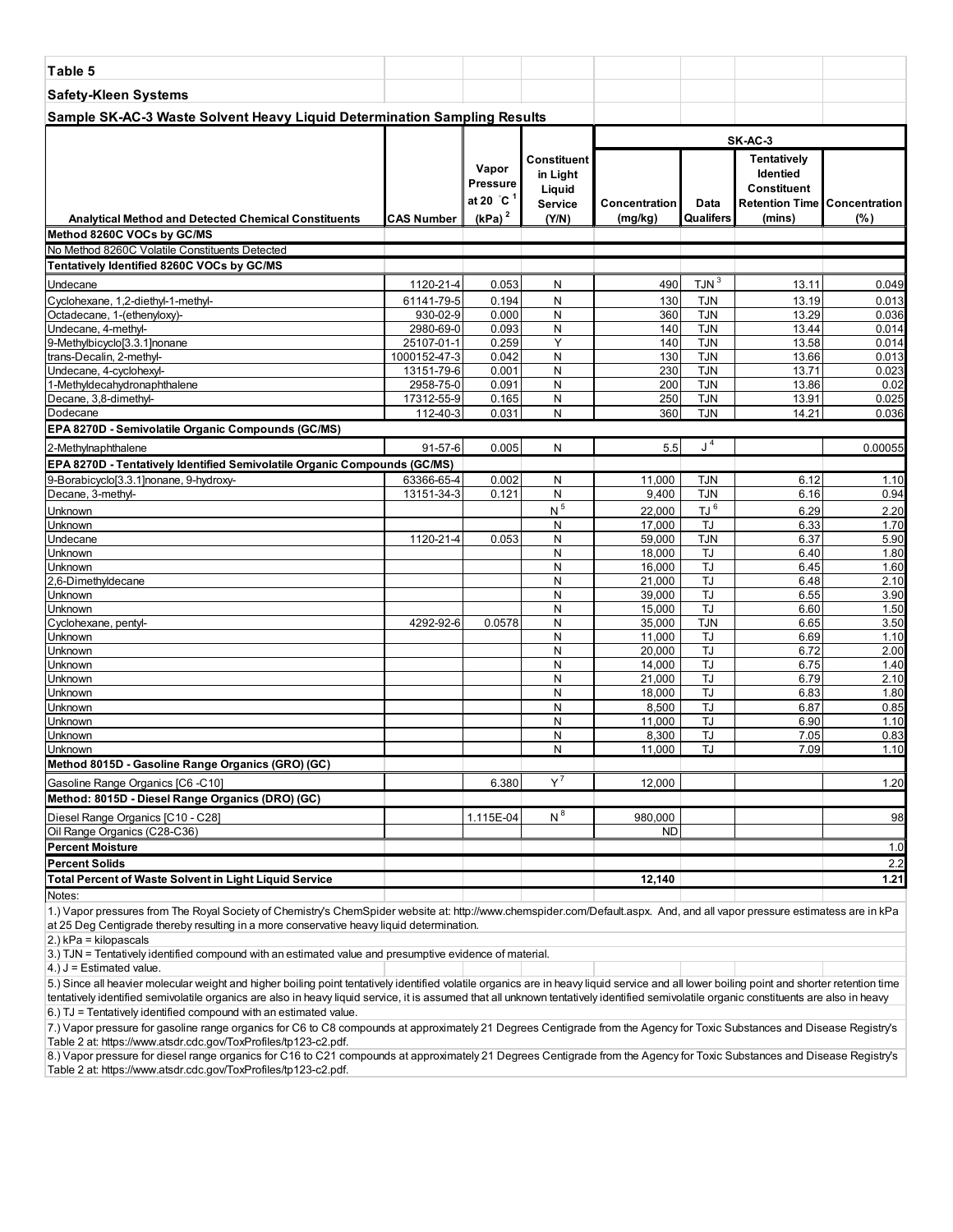| Table 6                                                                                                 |                         |                                            |                                              |                  |                          |                                                                                     |              |
|---------------------------------------------------------------------------------------------------------|-------------------------|--------------------------------------------|----------------------------------------------|------------------|--------------------------|-------------------------------------------------------------------------------------|--------------|
| <b>Safety-Kleen Systems</b>                                                                             |                         |                                            |                                              |                  |                          |                                                                                     |              |
| Sample SK-AC-4 Waste Solvent Heavy Liquid Determination Sampling Results                                |                         |                                            |                                              |                  |                          |                                                                                     |              |
|                                                                                                         |                         |                                            |                                              |                  |                          | SK-AC-4                                                                             |              |
| <b>Analytical Method and Detected Chemical</b>                                                          |                         | Vapor<br>Pressure<br>at 20 °C <sup>1</sup> | Constituent<br>in Liaht<br>Liquid<br>Service | Concentration    | Data                     | Tentatively<br>Identied<br><b>Constituent</b><br><b>Retention Time Concentratio</b> |              |
| <b>Constituents</b><br>Method 8260C VOCs by GC/MS                                                       | CAS Number              | $(kPa)^2$                                  | (Y/N)                                        | (mg/kg)          | Qualifers                | (mins)                                                                              | n (%)        |
| Ethylbenzene                                                                                            | 100-41-4                | 0.950                                      | Υ                                            | 0.43             |                          |                                                                                     | 0.00004      |
| Xylenes, Total                                                                                          | 1330-20-7               | 1.116                                      | $Y^3$                                        | 2.4              |                          |                                                                                     | 0.0002       |
| Methylcyclohexane                                                                                       | 108-87-2                | 6.132                                      | Y                                            | 0.95             |                          |                                                                                     | 0.0001       |
| Tentatively Identified 8260C VOCs by GC/MS                                                              |                         |                                            |                                              |                  |                          |                                                                                     |              |
| Jnknown                                                                                                 |                         |                                            | Y <sup>4</sup><br>Y                          | 36               | $\overline{L}$ $J^5$     | 16.24                                                                               | 0.00         |
| Jnknown<br>trans-Decalin, 2-methyl-                                                                     | 1000152-47-3            | 0.163                                      | N                                            | 45<br>47         | TJ<br>TJN <sup>6</sup>   | 16.29<br>16.65                                                                      | 0.00<br>0.00 |
| Jnknown                                                                                                 |                         |                                            | Υ                                            | 35               | TJ                       | 16.73                                                                               | 0.00         |
| 1-Methyldecahydronaphthalene                                                                            | 2958-75-0               | 0.091                                      | N                                            | 30               | <b>TJN</b>               | 16.87                                                                               | 0.00         |
| Dodecane                                                                                                | 112-40-3                | 0.031                                      | Ν<br>Y                                       | 32<br>42         | <b>TJN</b><br><b>TJN</b> | 17.01                                                                               | 0.00         |
| Bicyclo[2.2.2]octane, 2-methyl-<br>Method 8260C Volatile Organic Compounds by GC/MS - RADL <sup>7</sup> | 766-53-0                | 0.752                                      |                                              |                  |                          | 17.12                                                                               | 0.00         |
| <b>Toluene</b>                                                                                          | 108-88-3                | 2.930                                      | Y                                            | 220              |                          |                                                                                     | 0.02         |
| Tetrachloroethene                                                                                       | 127-18-4                | 1.867                                      | Υ                                            | 160              |                          |                                                                                     | 0.02         |
| Tentatively Identified 8260C VOCs by GC/MS - RADL                                                       |                         |                                            |                                              |                  |                          |                                                                                     |              |
| Naphthalene, decahydro-, trans-                                                                         | 493-02-7                | 0.163                                      | N                                            | 1,700            | TJN                      | 12.83                                                                               | 0.17         |
| Undecane<br>Cyclohexane, 1-ethyl-2-propyl-                                                              | 1120-21-4<br>62238-33-9 | 0.053<br>0.117                             | N<br>N                                       | 2,100<br>840     | <b>TJN</b><br><b>TJN</b> | 12.96<br>13.02                                                                      | 0.21<br>0.08 |
| Cyclohexane, 1,4-dimethyl-, trans-                                                                      | 2207-04-7               | 3.026                                      | Y                                            | 1,200            | <b>TJN</b>               | 13.12                                                                               | 0.12         |
| Benzene, 1-methyl-2-(1-methylethyl)-                                                                    | 527-84-4                | 0.199                                      | N                                            | 1,500            | <b>TJN</b>               | 13.17                                                                               | 0.15         |
| Cyclohexene, 1,6-dimethyl-                                                                              | 1759-64-4               | 1.559                                      | Y<br>N                                       | 760              | <b>TJN</b><br><b>TJN</b> | 13.29                                                                               | 0.08         |
| Cyclohexene, 1-butyl-<br>Naphthalene, decahydro-2-methyl-                                               | 3282-53-9<br>2958-76-1  | 0.167<br>0.091                             | N                                            | 1,300<br>1,000   | <b>TJN</b>               | 13.40<br>13.49                                                                      | 0.13<br>0.10 |
| n-Amylcyclohexane                                                                                       | 29949-27-7              | 0.058                                      | N                                            | 790              | <b>TJN</b>               | 13.56                                                                               | 0.08         |
| 1-Phenyl-1-butene                                                                                       | 824-90-8                | 0.051                                      | N                                            | 780              | <b>TJN</b>               | 14.05                                                                               | 0.08         |
| EPA 8270D - Semivolatile Organic Compounds (GC/MS)                                                      |                         |                                            |                                              |                  |                          |                                                                                     |              |
| No Method 8270D Semivolatile Constituents Detected                                                      |                         |                                            |                                              |                  |                          |                                                                                     |              |
| <b>Compounds (GC/MS)</b><br>Naphthalene, decahydro-, trans-                                             | 493-02-7                | 0.163                                      | N                                            | 9,600            | TJN                      | 6.14                                                                                | 0.96         |
| Jnknown                                                                                                 |                         |                                            | $N^8$                                        | 8,700            | TJ                       | 6.18                                                                                | 0.87         |
| Jnknown                                                                                                 |                         |                                            | N                                            | 26,000           | TJ                       | 6.30                                                                                | 2.60         |
| Jnknown                                                                                                 |                         |                                            | N                                            | 13,000           | TJ                       | 6.34                                                                                | 1.30         |
| <b>Jndecane</b><br><b>Jnknown</b>                                                                       | 1120-21-4               | 0.053                                      | N<br>N                                       | 60,000<br>15,000 | <b>TJN</b><br>TJ         | 6.38<br>6.41                                                                        | 6.00<br>1.50 |
| cis-Decalin, 2-syn-methyl-                                                                              | 1000155-85-6            | 0.091                                      | N                                            | 15,000           | <b>TJN</b>               | 6.46                                                                                | 1.50         |
| <b>Jnknown</b>                                                                                          |                         |                                            | N                                            | 18.000           | TJ                       | 6.49                                                                                | 1.80         |
| Naphthalene, decahydro-2-methyl-<br>Unknown                                                             | 2958-76-1               | 0.091                                      | N<br>N                                       | 38,000<br>12,000 | <b>TJN</b><br>TJ         | 6.55<br>6.60                                                                        | 3.80<br>1.20 |
| Jnknown                                                                                                 |                         |                                            | N                                            | 33,000           | TJ                       | 6.65                                                                                | 3.30         |
| Unknown                                                                                                 |                         |                                            | Ν                                            | 8,700            | TJ                       | 6.70                                                                                | 0.87         |
| Unknown                                                                                                 |                         |                                            | N                                            | 19,000           | TJ                       | 6.73                                                                                | 1.90         |
| Jnknown<br>Unknown                                                                                      |                         |                                            | Ν<br>Ν                                       | 12,000<br>20,000 | TJ<br>TJ                 | 6.75<br>6.78                                                                        | 1.20<br>2.00 |
| Unknown                                                                                                 |                         |                                            | N                                            | 17,000           | TJ                       | 6.83                                                                                | 1.70         |
| Jnknown                                                                                                 |                         |                                            | Ν                                            | 8,600            | TJ                       | 6.91                                                                                | 0.86         |
| Jnknown<br>Unknown                                                                                      |                         |                                            | N<br>N                                       | 8,700<br>7,500   | TJ<br>TJ                 | 6.96<br>7.04                                                                        | 0.87<br>0.75 |
| Unknown                                                                                                 |                         |                                            | Ν                                            | 8,800            | TJ.                      | 7.08                                                                                | 0.88         |
| Method 8015D - Gasoline Range Organics (GRO) (GC)                                                       |                         |                                            |                                              |                  |                          |                                                                                     |              |
| Gasoline Range Organics [C6 -C10]                                                                       |                         | 6.38                                       | $Y^9$                                        | 9,300            |                          |                                                                                     | 0.93         |
| Method: 8015D - Diesel Range Organics (DRO) (GC)                                                        |                         |                                            |                                              |                  |                          |                                                                                     |              |
| Diesel Range Organics [C10 - C28]                                                                       |                         | 1.11E-04                                   | $N^{10}$                                     | 1,800,000        |                          |                                                                                     | 180.00       |
| Oil Range Organics (C28-C36)                                                                            |                         |                                            |                                              | <b>ND</b>        |                          |                                                                                     |              |
| <b>Percent Moisture</b><br><b>Percent Solids</b>                                                        |                         |                                            |                                              |                  |                          |                                                                                     | 1.0<br>1.9   |
| Total Percent of Waste Solvent in Light Liquid Service                                                  |                         |                                            |                                              | 11,892           |                          |                                                                                     | <u>1.19</u>  |
| Notes:                                                                                                  |                         |                                            |                                              |                  |                          |                                                                                     |              |

2.) kPa = kilopascals

3.) Xylene vapor pressure the average of o, m, and p Xylene vapor pressures.

4.) Assume all Unknown tentaively identified Method 8260C volatile organic compounds are in light liquid service.

5.) TJ = Tentatively identified compound with an estimated value.

6.) TJN = Tentatively identified compound with an estimated value and presumptive evidence of material.

7.) GC/MS - RADL = Indicates a dilution, re-analysis, re-extraction, or additional initial metals/anion analysis of the sample

9.) Vapor pressure for gasoline range organics for C6 to C8 compounds at approximately 21 Degrees Centigrade from the Agency for Toxic Substances and Disease Registry's Table 2 at: https://www.atsdr.cdc.gov/ToxProfiles/tp123-c2.pdf. 8.) Since most heavier molecular weight and higher boiling point tentatively identified volatile organics are in heavy liquid service and lower boiling point and shorter retention time tentatively identified semivolatile organics are also in heavy liquid service, it is assumed that all unknown tentatively identified semivolatile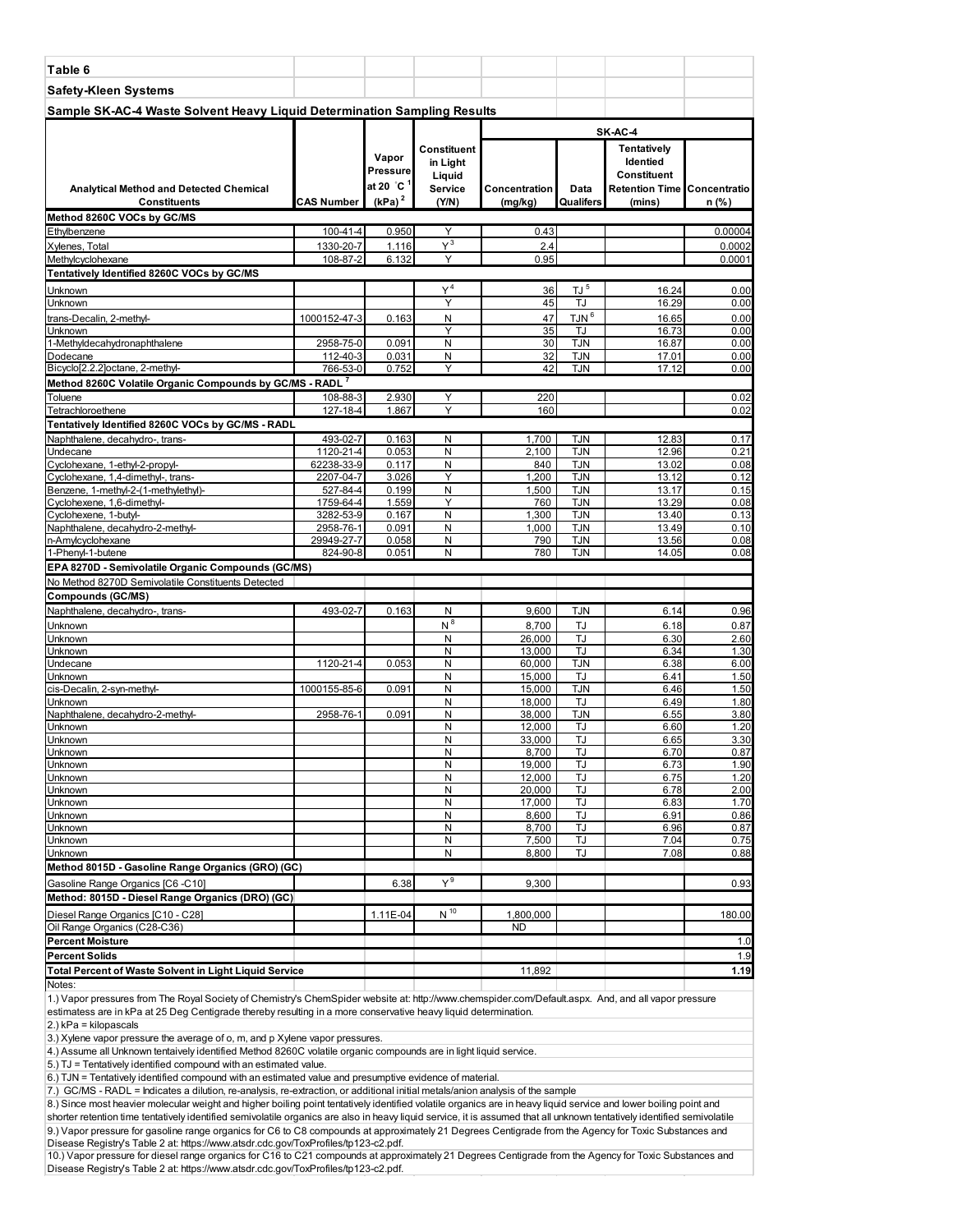| Table 7                                                                               |                           |                                                                 |                                                       |                          |                          |                                                                                  |                          |
|---------------------------------------------------------------------------------------|---------------------------|-----------------------------------------------------------------|-------------------------------------------------------|--------------------------|--------------------------|----------------------------------------------------------------------------------|--------------------------|
| <b>Safety-Kleen Systems</b>                                                           |                           |                                                                 |                                                       |                          |                          |                                                                                  |                          |
| Sample SK-AC-5 Waste Solvent Heavy Liquid Determination Sampling Results              |                           |                                                                 |                                                       |                          |                          |                                                                                  |                          |
|                                                                                       |                           |                                                                 |                                                       |                          |                          | SK-AC-5                                                                          |                          |
| <b>Analytical Method and Detected Chemical Constituents</b>                           | CAS Number                | Vapor<br>Pressure<br>at 20 $^{\circ}$ C $^{\circ}$<br>$(kPa)^2$ | Constituent<br>in Light<br>Liquid<br>Service<br>(Y/N) | Concentration<br>(mg/kg) | Data<br>Qualifers        | Tentatively<br>Identied<br>Constituent<br>Retention Time Concentration<br>(mins) | $(\%)$                   |
| Method 8260C VOCs by GC/MS                                                            |                           |                                                                 |                                                       |                          |                          |                                                                                  |                          |
| No Method 8270C Volatile Constituents Detected                                        |                           |                                                                 |                                                       |                          |                          |                                                                                  |                          |
| Tetrachloroethene                                                                     | 127-18-4                  | 1.867                                                           | Y                                                     | 290                      |                          |                                                                                  | 0.03                     |
| Methylcyclohexane                                                                     | 108-87-2                  | 6.132                                                           | Υ                                                     | 30                       | $J^3$                    |                                                                                  | 0.003                    |
| Tentatively Identified 8260C VOCs by GC/MS                                            |                           |                                                                 |                                                       |                          |                          |                                                                                  |                          |
| Cyclodecene, 1-methyl-                                                                | 66633-38-3                | 0.066                                                           | N                                                     | 3,400                    | TJN <sup>4</sup>         | 13.02                                                                            | 0.34                     |
| Undecane                                                                              | 1120-21-4                 | 0.053                                                           | N                                                     | 4,400                    | <b>TJN</b>               | 13.14                                                                            | 0.44                     |
| Cyclohexane, 1,2,4,5-tetraethyl-, (1.alpha.,2.alpha.,4.alpha)                         | 61142-24-3                | 0.538                                                           | Y                                                     | 2,700                    | <b>TJN</b>               | 13.20                                                                            | 0.27                     |
| 1-Eicosanol                                                                           | 629-96-9                  | 6.660E-08                                                       | N                                                     | 5,500                    | <b>TJN</b>               | 13.31                                                                            | 0.55                     |
| Cyclohexanol, 5-methyl-2-(1-methylethyl)-, (1.alpha., 2.alpha                         | 491-01-0                  | 0.001                                                           | N                                                     | 3,300                    | <b>TJN</b>               | 13.45                                                                            | 0.33                     |
| Cyclooctene, 1,2-dimethyl-                                                            | 54299-96-6                | 0.153                                                           | N                                                     | 2,200                    | <b>TJN</b>               | 13.59                                                                            | 0.22                     |
| cis-Decalin, 2-syn-methyl-<br>Cyclohexane, 2-propenyl-                                | 1000155-85-6<br>2114-42-3 | 0.091<br>0.491                                                  | N<br>Υ                                                | 200<br>2,700             | <b>TJN</b><br><b>TJN</b> | 13.68<br>13.73                                                                   | 0.02<br>0.27             |
| 1-Methyldecahydronaphthalene                                                          | 2958-75-0                 | 0.091                                                           | N                                                     | 1,500                    | <b>TJN</b>               | 13.88                                                                            | 0.15                     |
| Naphthalene, decahydro-2-methyl-                                                      | 2958-76-1                 | 0.091                                                           | N                                                     | 2,700                    | <b>TJN</b>               | 13.95                                                                            | 0.27                     |
| EPA 8270D - Semivolatile Organic Compounds (GC/MS)                                    |                           |                                                                 |                                                       |                          |                          |                                                                                  |                          |
| No Method 8270D Semivolatile Constituents Detected                                    |                           |                                                                 |                                                       |                          |                          |                                                                                  |                          |
| EPA 8270D - Tentatively Identified Semivolatile Organic Compounds (GC/MS)             |                           |                                                                 |                                                       |                          |                          |                                                                                  |                          |
| Naphthalene, decahydro-, trans-                                                       | 493-02-7                  | 0.163                                                           | N                                                     | 17,000                   | <b>TJN</b>               | 6.14                                                                             | 1.70                     |
| Unknown                                                                               |                           |                                                                 | $\,$ N $^5$                                           | 17,000                   | TJ <sup>6</sup>          | 6.18                                                                             | 1.70                     |
| Unknown                                                                               |                           |                                                                 | N                                                     | 46,000                   | TJ                       | 6.30                                                                             | 4.60                     |
| Unknown                                                                               |                           |                                                                 | N                                                     | 28,000                   | TJ                       | 6.34                                                                             | 2.80                     |
| Undecane                                                                              | 1120-21-4                 | 0.053                                                           | N                                                     | 110,000                  | <b>TJN</b>               | 6.38                                                                             | 11.00                    |
| Unknown                                                                               |                           |                                                                 | N                                                     | 33,000                   | TJ                       | 6.41                                                                             | 3.30                     |
| Cyclooctene, 1,2-dimethyl-                                                            | 54299-96-6                | 0.153                                                           | N                                                     | 29,000                   | <b>TJN</b>               | 6.46                                                                             | 2.90                     |
| <b>Unknown</b>                                                                        |                           |                                                                 | N                                                     | 30,000                   | TJ                       | 6.48                                                                             | 3.00                     |
| Naphthalene, decahydro-2-methyl-                                                      | 2958-76-1                 | 0.091                                                           | N                                                     | 71,000                   | <b>TJN</b>               | 6.55                                                                             | 7.10                     |
| Unknown                                                                               |                           |                                                                 | N                                                     | 23,000                   | TJ                       | 6.61                                                                             | 2.30                     |
| Unknown<br>Unknown                                                                    |                           |                                                                 | N<br>N                                                | 59,000<br>15,000         | <b>TJ</b><br>TJ          | 6.65<br>6.70                                                                     | 5.90<br>1.50             |
| Unknown                                                                               |                           |                                                                 | N                                                     | 31.000                   | <b>TJ</b>                | 6.72                                                                             | 3.10                     |
| Unknown                                                                               |                           |                                                                 | N                                                     | 20,000                   | TJ                       | 6.76                                                                             | 2.00                     |
| Unknown                                                                               |                           |                                                                 | N                                                     | 35,000                   | <b>TJ</b>                | 6.79                                                                             | 3.50                     |
| Unknown                                                                               |                           |                                                                 | N                                                     | 29,000                   | TJ                       | 6.83                                                                             | 2.90                     |
| Bicyclo[2.2.2]octane, 2-methyl-                                                       | 766-53-0                  | 0.752                                                           | Y                                                     | 15,000                   | <b>TJN</b>               | 6.87                                                                             | 1.50                     |
| ∥Unknown                                                                              |                           |                                                                 | N                                                     | <u> 1,400 </u>           | IJ                       | 6.91                                                                             | 0.14                     |
| Dodecane<br>Undecane, 2,6-dimethyl-                                                   | 112-40-3<br>17301-23-4    | 0.031<br>0.064                                                  | N<br>N                                                | 52,000<br>13,000         | <b>TJN</b><br>TJN        | 7.00<br>7.08                                                                     | 5.20<br>1.30             |
| Method 8015D - Gasoline Range Organics (GRO) (GC)                                     |                           |                                                                 |                                                       |                          |                          |                                                                                  |                          |
|                                                                                       |                           |                                                                 | $\mathsf{Y}^7$                                        |                          |                          |                                                                                  |                          |
| Gasoline Range Organics [C6 -C10]<br>Method: 8015D - Diesel Range Organics (DRO) (GC) |                           | 6.38                                                            |                                                       | 8,500                    |                          |                                                                                  | 0.85                     |
|                                                                                       |                           |                                                                 |                                                       |                          |                          |                                                                                  |                          |
| Diesel Range Organics [C10 - C28]                                                     |                           | 1.11E-04                                                        | $N^8$                                                 | 2,000,000                |                          |                                                                                  | 200                      |
| Oil Range Organics (C28-C36)<br><b>Percent Moisture</b>                               |                           |                                                                 |                                                       | <b>ND</b>                |                          |                                                                                  | 1.0                      |
| Percent Solids                                                                        |                           |                                                                 |                                                       |                          |                          |                                                                                  |                          |
| <b>Total Percent of Waste Solvent in Light Liquid Service</b>                         |                           |                                                                 |                                                       | 29,220                   |                          |                                                                                  | 1.9<br>$\overline{2.92}$ |
| Notes:                                                                                |                           |                                                                 |                                                       |                          |                          |                                                                                  |                          |
|                                                                                       |                           |                                                                 |                                                       |                          |                          |                                                                                  |                          |

2.) kPa = kilopascals

 $3.$ ) J = Estimated value.

4.) TJN = Tentatively identified compound with an estimated value and presumptive evidence of material.

6.) TJ = Tentatively identified compound with an estimated value. 5.) Since most heavier molecular weight and higher boiling point tentatively identified volatile organics are in heavy liquid service and lower boiling point and shorter retention time tentatively identified semivolatile organics are also in heavy liquid service, it is assumed that all unknown tentatively identified semivolatile organic constituents are also in heavy

7.) Vapor pressure for gasoline range organics for C6 to C8 compounds at approximately 21 Degrees Centigrade from the Agency for Toxic Substances and Disease Registry's Table 2 at: https://www.atsdr.cdc.gov/ToxProfiles/tp123-c2.pdf.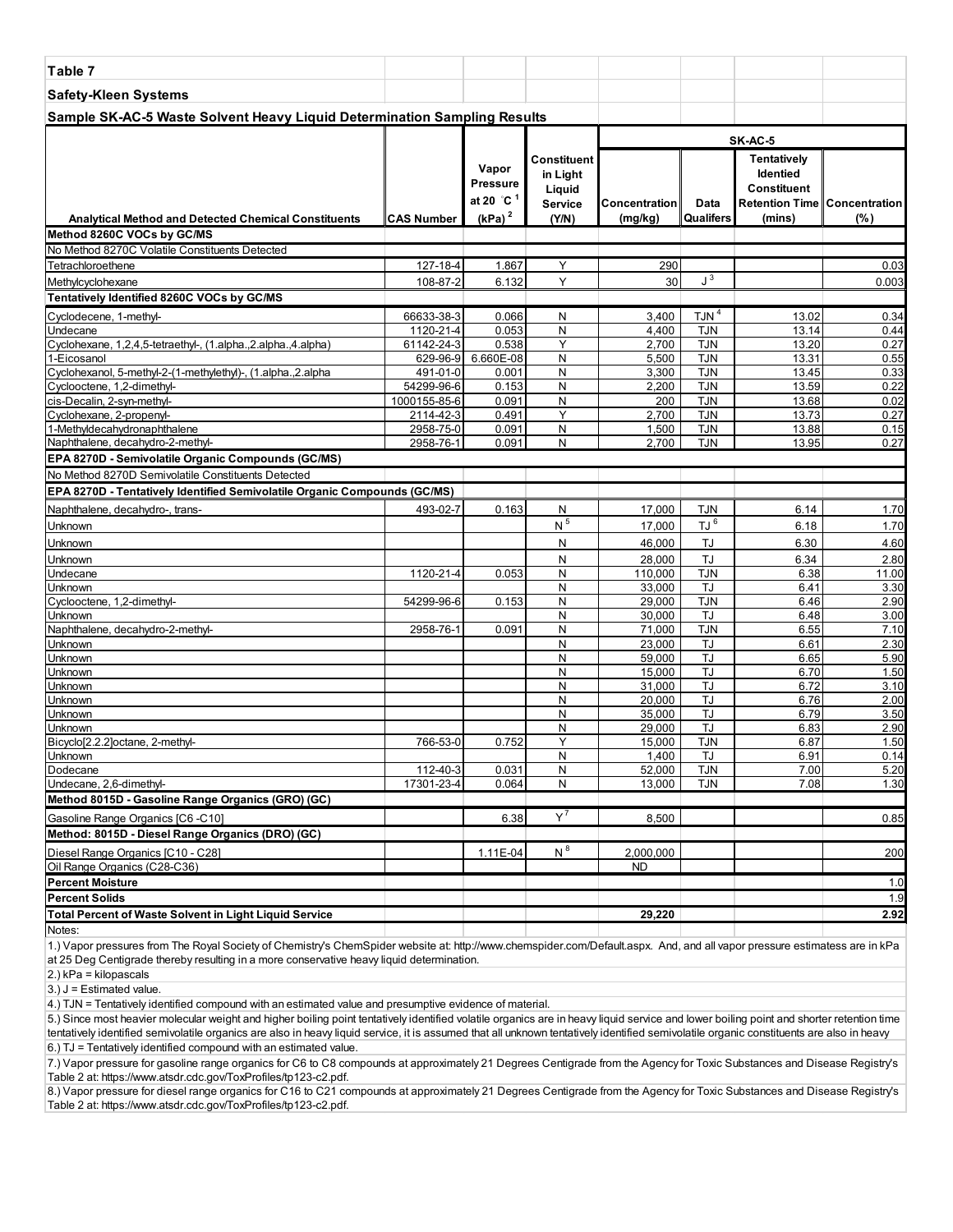| Table 8                                                                                                     |                                                                                    |                           |                                                                                                  |                            |                                                                                                           |                                                                                                                |                                      |
|-------------------------------------------------------------------------------------------------------------|------------------------------------------------------------------------------------|---------------------------|--------------------------------------------------------------------------------------------------|----------------------------|-----------------------------------------------------------------------------------------------------------|----------------------------------------------------------------------------------------------------------------|--------------------------------------|
| Safety-Kleen Systems, Inc.                                                                                  |                                                                                    |                           |                                                                                                  |                            |                                                                                                           |                                                                                                                |                                      |
| Percentage of Safety-Kleen Systems, Inc. Waste Solvent In Light Liquid Service On A Dry Waste Solvent Basis |                                                                                    |                           |                                                                                                  |                            |                                                                                                           |                                                                                                                |                                      |
| Sample ID                                                                                                   | <b>Light Liquid</b><br><b>Constituent As-Is</b><br><b>Concentration</b><br>(mg/kg) | <b>Moisture</b><br>$(\%)$ | <b>Light Liquid</b><br><b>Constituent Dry</b><br><b>Weight Basis</b><br>Concentration<br>(mg/kg) | <b>Total Solids</b><br>(%) | <b>Light Liquid</b><br><b>Constituents Dry</b><br><b>Solvent Basis</b><br><b>Concentration</b><br>(mg/kg) | <b>Percent of Waste</b><br><b>Stream in Light</b><br>Liquid Service On A<br><b>Dry Solvent Basis</b><br>$(\%)$ | <b>Light Liquid Service</b><br>(Y/N) |
| SK-AC-1                                                                                                     | 8,730                                                                              | 1.00                      | 8,818                                                                                            | .90                        | 8,989                                                                                                     | 0.90                                                                                                           | N                                    |
| SK-AC-2                                                                                                     | 11,230                                                                             | 1.00                      | 11,343                                                                                           | 1.70                       | 11,563                                                                                                    | 1.16                                                                                                           | N                                    |
| SK-AC-3                                                                                                     | 12,140                                                                             | 1.00                      | 12,263                                                                                           | 2.20                       | 12,500                                                                                                    | 1.25                                                                                                           | N                                    |
| SK-AC-4                                                                                                     | 11,892                                                                             | 1.00                      | 12,012                                                                                           | .90                        | 12,245                                                                                                    | 1.22                                                                                                           | N                                    |
| SK-AC-5                                                                                                     | 29,220                                                                             | 1.00                      | 29,515                                                                                           | .90                        | 30,087                                                                                                    | 3.01                                                                                                           | N                                    |
| <b>Averages</b>                                                                                             | 14,642                                                                             | 1.0                       | 14,790                                                                                           | 1.92                       | 15,077                                                                                                    | 1.51                                                                                                           | N                                    |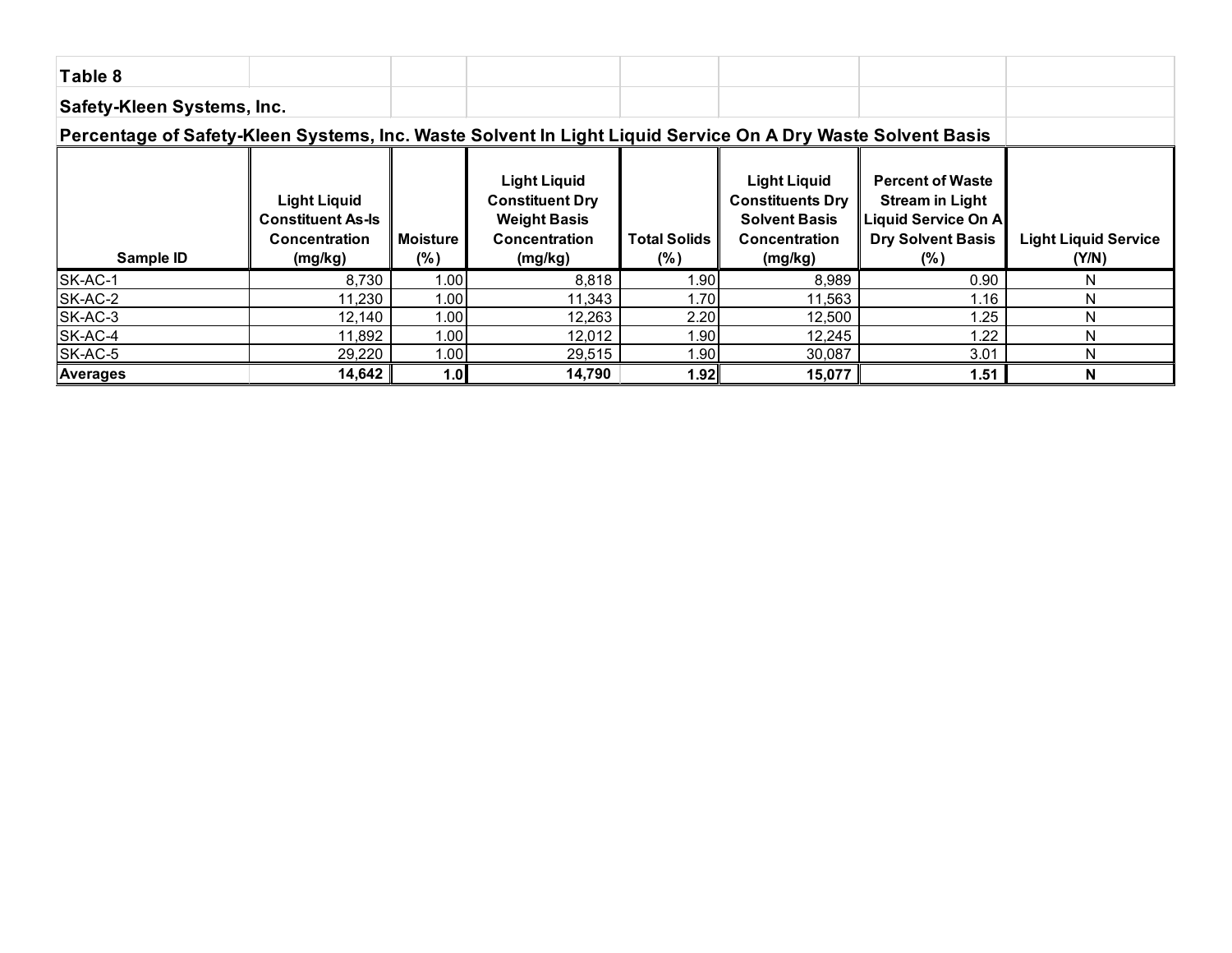## **ATTACHMENT M-2**

Subpart BB Repair Record